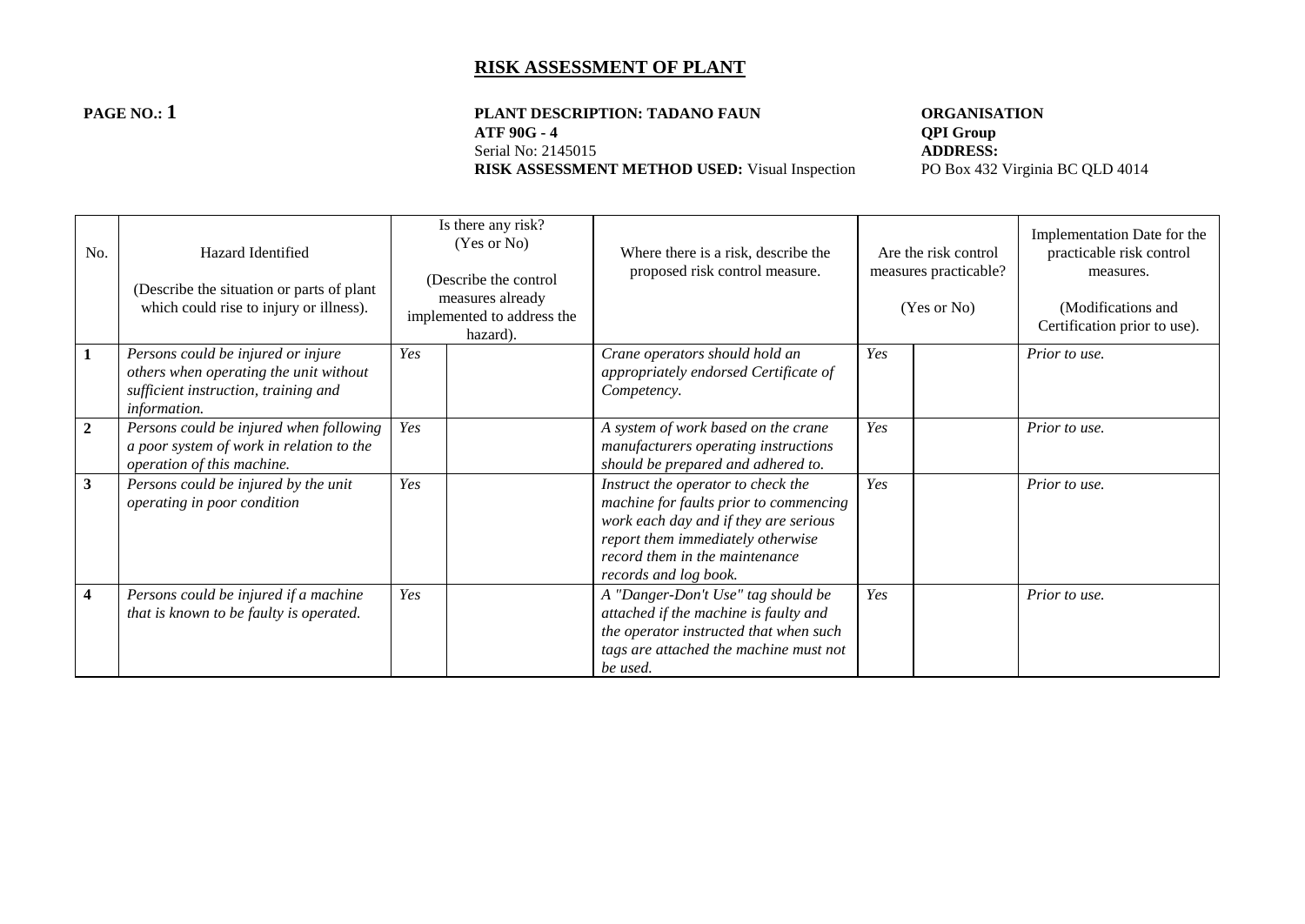#### **PAGE NO.: 2 PLANT DESCRIPTION: TADANO FAUN ORGANISATION**<br>ATF 90G - 4 **QPI Group ATF 90G - 4 QPI Group**<br>Serial No: 2145015 **ADDRESS:** Serial No: 2145015<br> **RISK ASSESSMENT METHOD USED:** Visual Inspection<br>
PO Box 432 Virginia BC QLD 4014 **RISK ASSESSMENT METHOD USED:** Visual Inspection

| No.            | Hazard Identified<br>(Describe the situation or parts of plant)<br>which could rise to injury or illness).                           |     | Is there any risk?<br>(Yes or No)<br>(Describe the control<br>measures already<br>implemented to address the<br>hazard). | Where there is a risk, describe the<br>proposed risk control measure.                                                                                                                    | Are the risk control<br>measures practicable?<br>(Yes or No) |  | Implementation Date for the<br>practicable risk control<br>measures.<br>(Modifications and<br>Certification prior to use). |
|----------------|--------------------------------------------------------------------------------------------------------------------------------------|-----|--------------------------------------------------------------------------------------------------------------------------|------------------------------------------------------------------------------------------------------------------------------------------------------------------------------------------|--------------------------------------------------------------|--|----------------------------------------------------------------------------------------------------------------------------|
| 5              | Persons could be crushed by the failure<br>of the crane to sustain loads.                                                            | Yes | Routine inspections<br>with maintenance<br>records kept and log<br>books maintained.                                     |                                                                                                                                                                                          | Yes                                                          |  | <i>Prior to supply</i><br>Prior to use                                                                                     |
| 6              | Persons could be injured by an<br>overloaded machine. The load may<br>exceed the rated load at a specific<br>working radius.         | Yes | A load meter is<br><i>installed with a</i><br><i>motion limiter</i><br>alarm system<br><i>installed.</i>                 | Instruct the operator to ensure that the<br>load chart is legible and train him to<br>understand its meaning. He must never<br>exceed the rated load and the relative<br>working radius. | Yes                                                          |  | Prior to supply<br>Prior to use                                                                                            |
| $\overline{7}$ | Persons could be injured if the machine<br>is not operated in accordance with the<br>rated load chart and instructions there-<br>on. | Yes | A load meter is<br><i>installed with a</i><br>motion limiter/<br>alarm system<br><i>installed.</i>                       | Instruct the operator regarding all<br>types of work that may be performed<br>with this machine. Advise him/her not<br>to attempt to exceed the capacity or<br>ability of the machine.   | Yes                                                          |  | Prior to supply<br>Prior to use                                                                                            |
| 8              | Persons could be injured if the boom is<br>not restricted in its backward motion.                                                    | Yes | Boom stops have<br>been provided.<br>Hydraulic luffing<br>cylinder type.                                                 |                                                                                                                                                                                          | Yes                                                          |  | Prior to supply.                                                                                                           |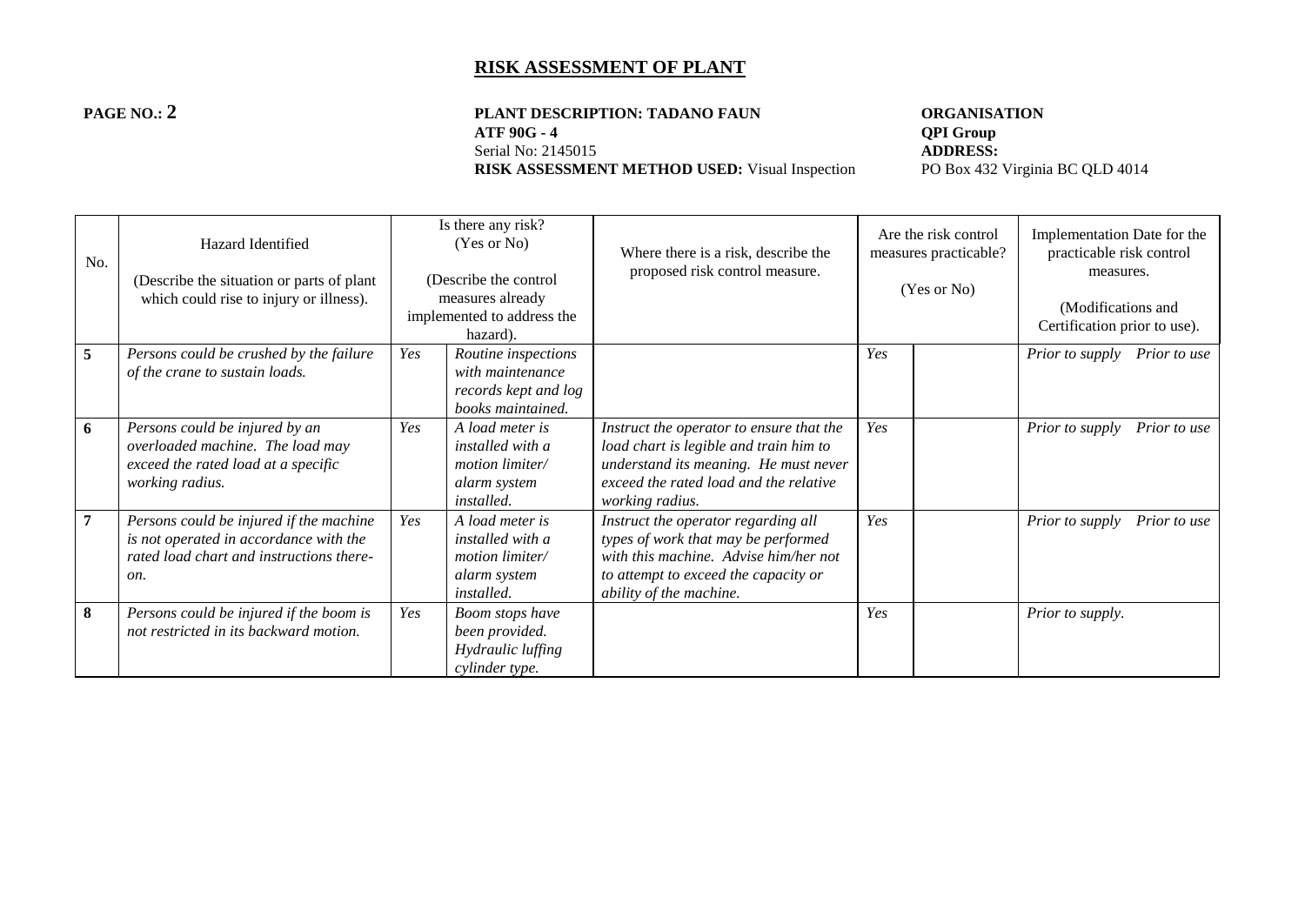#### **PAGE NO.: 3 PLANT DESCRIPTION: TADANO FAUN ORGANISATION**<br>ATF 90G - 4 **QPI Group ATF 90G - 4 QPI Group**<br>Serial No: 2145015 **ADDRESS:** Serial No: 2145015<br> **RISK ASSESSMENT METHOD USED:** Visual Inspection<br>
PO Box 432 Virginia BC QLD 4014 **RISK ASSESSMENT METHOD USED:** Visual Inspection

| No.       | Hazard Identified<br>(Describe the situation or parts of plant)<br>which could rise to injury or illness). |     | Is there any risk?<br>(Yes or No)<br>(Describe the control<br>measures already<br>implemented to address the<br>hazard). | Where there is a risk, describe the<br>proposed risk control measure.                          |     | Are the risk control<br>measures practicable?<br>(Yes or No) | Implementation Date for the<br>practicable risk control<br>measures.<br>(Modifications and<br>Certification prior to use). |
|-----------|------------------------------------------------------------------------------------------------------------|-----|--------------------------------------------------------------------------------------------------------------------------|------------------------------------------------------------------------------------------------|-----|--------------------------------------------------------------|----------------------------------------------------------------------------------------------------------------------------|
| 9         | Persons could be injured if the crane<br>hoist rope is overloaded.                                         | Yes | A rated load<br><i>indicator and hoist</i><br>limiter has been<br><i>installed.</i>                                      | Instruct the operator to read the load<br>rating charts and fully understand their<br>meaning. | Yes |                                                              | Prior to supply                                                                                                            |
| <b>10</b> | Persons could be injured if the load<br>upon the crane was unknown and<br>excessive.                       | Yes | A rated load<br><i>indicator and hoist</i><br>limiter has been<br><i>installed.</i>                                      | Instruct the operator to read the load<br>rating charts and fully understand their<br>meaning. | Yes |                                                              | Prior to supply                                                                                                            |
| 11        | Persons could be injured if the operator<br>was unaware of the angle of the boon<br>and jib.               | Yes | An automatic and a<br>mechanical gravity<br>type angle<br><i>indicator have been</i><br>provided.                        |                                                                                                | Yes |                                                              | Prior to supply                                                                                                            |
| 12        | Persons could be injured if the operator<br>was unaware that the machine was not<br>set level.             | Yes | Sight level<br><i>indicators have</i><br>been provided.                                                                  |                                                                                                | Yes |                                                              | Prior to supply                                                                                                            |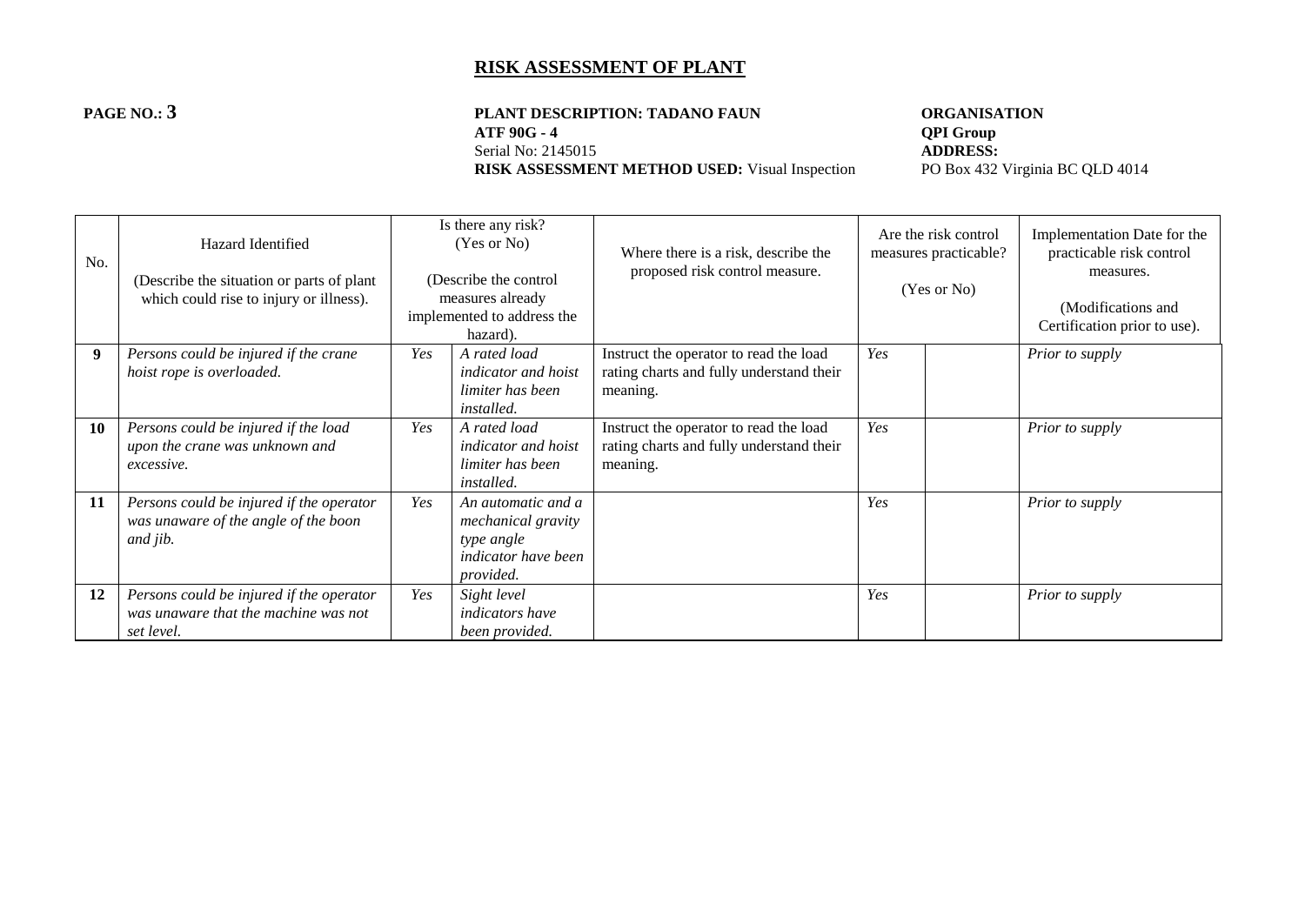# **PAGE NO.: 4 PLANT DESCRIPTION: TADANO FAUN ORGANISATION**<br>ATF 90G - 4 **QPI** Group **ATF 90G - 4 QPI Group**<br>Serial No: 2145015 **ADDRESS:**

Serial No: 2145015<br> **RISK ASSESSMENT METHOD USED:** Visual Inspection<br>
PO Box 432 Virginia BC QLD 4014 **RISK ASSESSMENT METHOD USED:** Visual Inspection

| No. | Hazard Identified<br>(Describe the situation or parts of plant)<br>which could rise to injury or illness).                |     | Is there any risk?<br>(Yes or No)<br>(Describe the control<br>measures already<br>implemented to address the<br>hazard). | Where there is a risk, describe the<br>proposed risk control measure.                                                          | Are the risk control<br>measures practicable?<br>(Yes or No) |  | Implementation Date for the<br>practicable risk control<br>measures.<br>(Modifications and<br>Certification prior to use). |
|-----|---------------------------------------------------------------------------------------------------------------------------|-----|--------------------------------------------------------------------------------------------------------------------------|--------------------------------------------------------------------------------------------------------------------------------|--------------------------------------------------------------|--|----------------------------------------------------------------------------------------------------------------------------|
| 13  | Persons could be injured if the crane is<br>used to lift objects that have been driven<br>into the ground.                | Yes | A load meter is<br><i>installed</i> with a<br>motion limiter/<br>alarm system<br><i>installed.</i>                       |                                                                                                                                | Yes                                                          |  | Prior to supply                                                                                                            |
| 14  | Persons could be injured if the crane is<br>used to break off to loosen objects that<br>have been driven into the ground. | Yes | A load meter is<br>installed in the<br>crane with an<br>alarm system<br>attached.                                        | Instruct the operator to operate within<br>the capacity and safe functions of the<br>crane.                                    | Yes<br>Yes                                                   |  | Prior to supply<br>Prior to use                                                                                            |
| 15  | Persons could be injured if rope became<br>dislodged from a sheave.                                                       | Yes | Rope retainers have<br>been installed on<br>all sheaves and will<br>be properly<br>maintained.                           | Instruct the operator / maintenance<br>personnel to inspect all winch rope<br>retainers prior to commencement of any<br>works. | Yes                                                          |  | Prior to supply<br>Prior to use                                                                                            |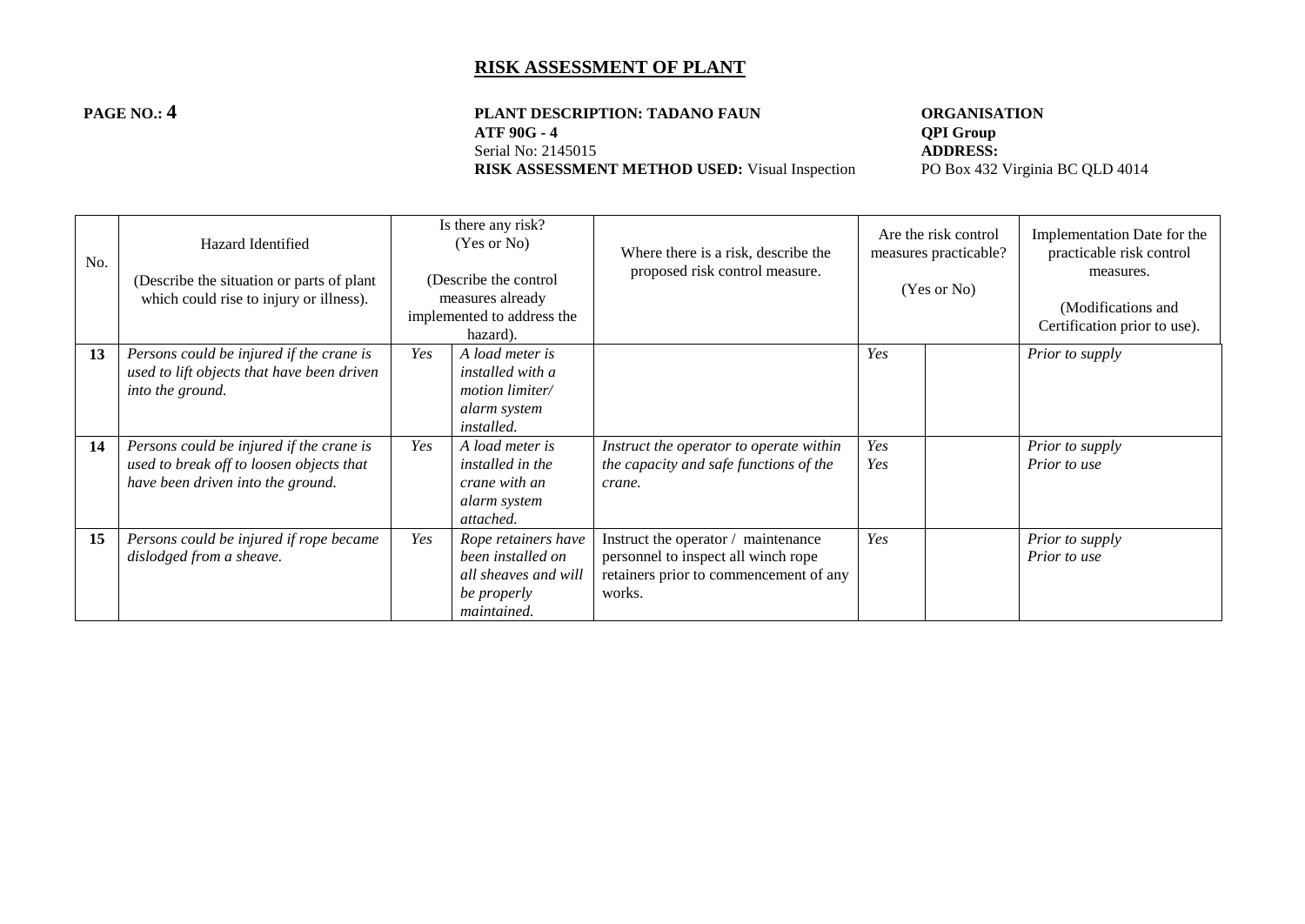# **PAGE NO.: 5 PLANT DESCRIPTION: TADANO FAUN ORGANISATION**<br>ATF 90G - 4 **QPI** Group **ATF 90G - 4 QPI Group**<br>Serial No: 2145015 **ADDRESS:**

**RISK ASSESSMENT METHOD USED:** Visual Inspection

Serial No: 2145015<br> **RISK ASSESSMENT METHOD USED:** Visual Inspection<br>
PO Box 432 Virginia BC QLD 4014

| No. | <b>Hazard Identified</b><br>(Describe the situation or parts of plant<br>which could rise to injury or illness). |     | Is there any risk?<br>(Yes or No)<br>(Describe the control<br>measures already<br>implemented to address the<br>hazard).     | Where there is a risk, describe the<br>proposed risk control measure.                                                                                                        | Are the risk control<br>measures practicable?<br>(Yes or No) |  | Implementation Date for the<br>practicable risk control<br>measures.<br>(Modifications and<br>Certification prior to use). |
|-----|------------------------------------------------------------------------------------------------------------------|-----|------------------------------------------------------------------------------------------------------------------------------|------------------------------------------------------------------------------------------------------------------------------------------------------------------------------|--------------------------------------------------------------|--|----------------------------------------------------------------------------------------------------------------------------|
| 16  | Persons could be injured if the auxiliary<br>lifting hook fouled the head sheave at<br>the boom head.            | Yes | An operative anti -<br>two blocking device<br>has been installed<br>with a hoist limiter<br>and warning<br><i>indicator.</i> |                                                                                                                                                                              | Yes                                                          |  | Prior to supply                                                                                                            |
| 17  | Persons could be injured if the main<br>lifting hook fouled the head sheaves in<br>the boom head.                | Yes | An operative anti -<br>two blocking device<br>has been installed<br>with a hoist limiter<br>and warning<br><i>indicator.</i> |                                                                                                                                                                              | Yes                                                          |  | Prior to supply                                                                                                            |
| 18  | Persons could be injured installing the<br>jib onto the boom head.                                               | Yes | ReferTadano Faun<br>operations manual<br>catalogue.                                                                          | Instruct the operator and the rigging<br>crew to read the guidelines for<br>installing the fly jib and fully<br>understand its content and meaning<br>prior to installation. | Yes                                                          |  | Prior to installation<br>Prior to use.                                                                                     |
| 19  | Persons could be injured installing the<br>jib to the boom head and / or reeving the<br>lifting hooks.           | Yes | Refer Tadano Faun<br>operations manual                                                                                       | Instruct the operator and the rigging<br>crew to wear appropriate hand<br>protection whilst installing the jib, and /<br>or reeving the lifting hooks.                       | Yes                                                          |  | Prior to installation<br>Prior to reeving Prior to use.                                                                    |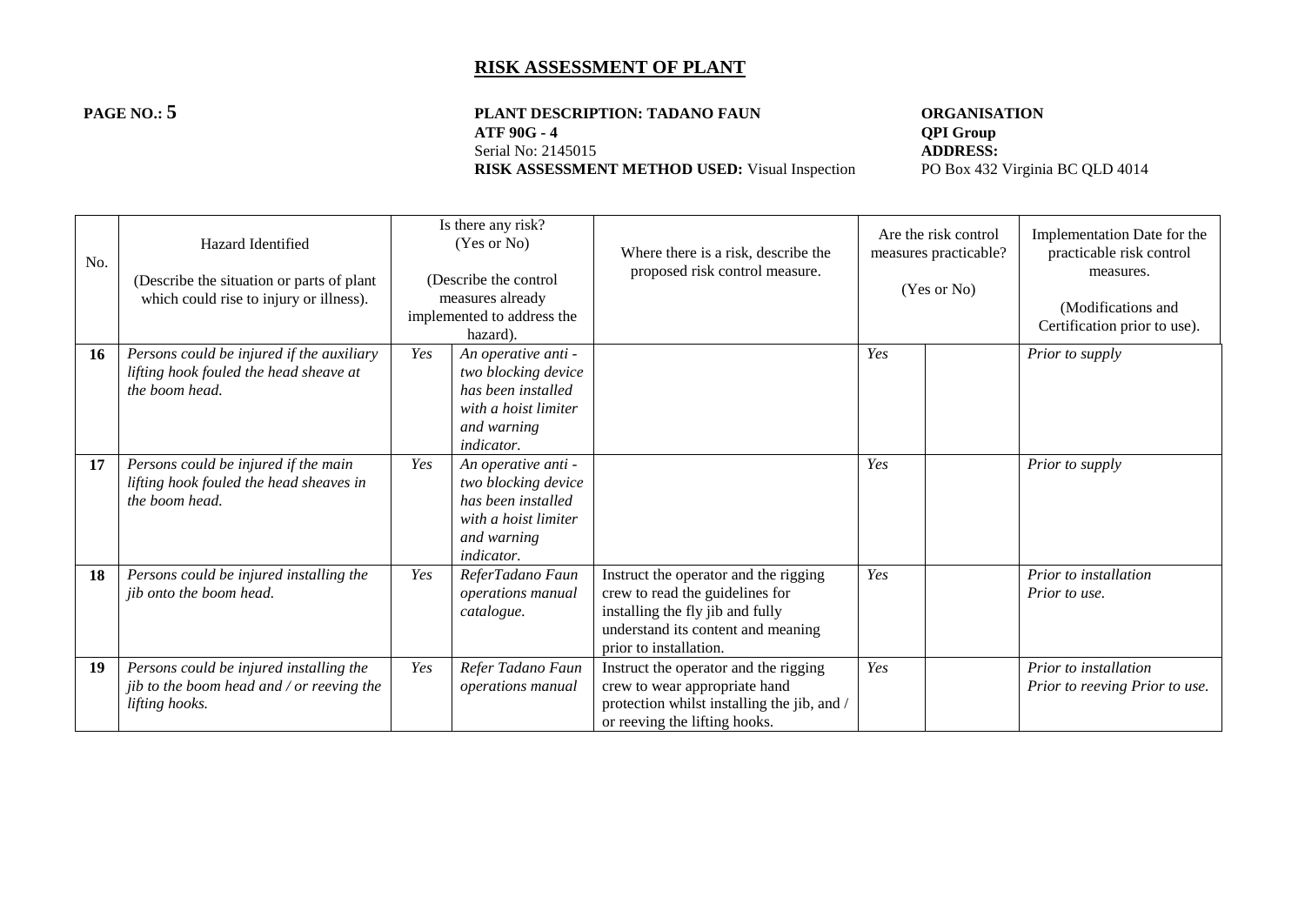# **PAGE NO.: 6 PLANT DESCRIPTION: TADANO FAUN ORGANISATION**<br>ATF 90G - 4 **QPI** Group **ATF 90G - 4 QPI Group**<br>Serial No: 2145015 **ADDRESS:**

**RISK ASSESSMENT METHOD USED:** Visual Inspection

Serial No: 2145015<br> **RISK ASSESSMENT METHOD USED:** Visual Inspection<br>
PO Box 432 Virginia BC QLD 4014

| No. | Hazard Identified<br>(Describe the situation or parts of plant<br>which could rise to injury or illness).                                                                                               |     | Is there any risk?<br>(Yes or No)<br>(Describe the control<br>measures already<br>implemented to address the<br>hazard). | Where there is a risk, describe the<br>proposed risk control measure.                                                             | Are the risk control<br>measures practicable?<br>(Yes or No) |  | Implementation Date for the<br>practicable risk control<br>measures.<br>(Modifications and<br>Certification prior to use). |
|-----|---------------------------------------------------------------------------------------------------------------------------------------------------------------------------------------------------------|-----|--------------------------------------------------------------------------------------------------------------------------|-----------------------------------------------------------------------------------------------------------------------------------|--------------------------------------------------------------|--|----------------------------------------------------------------------------------------------------------------------------|
| 20  | Persons could be injured if the crane is<br>put into service while the hook hoisting<br>switch in the Release switch Panel is<br>manually or mechanically held to bypass<br>its relative safety device. | Yes |                                                                                                                          | Instruct the operator that this switch is<br>for rigging and emergency purposes<br>only.                                          | Yes                                                          |  | Prior to use.                                                                                                              |
| 21  | Persons could be injured if the crane<br>boom hoisting or lowering switches in<br>the Release Switch Panel are manually<br>or mechanically held to bypass their<br>relative safety device.              | Yes |                                                                                                                          | Instruct the operator that this switch is<br>for rigging and emergency purposes<br>only.                                          | Yes                                                          |  | Prior to use.                                                                                                              |
| 22  | Persons could be injured if the crane is<br>used while the fuse in the Release Switch<br>Panel is blown, damaged or removed.                                                                            | Yes |                                                                                                                          | Instruct the operator that unless this<br>fuse is in good condition and is in<br>place the crane must not be put into<br>service. | Yes                                                          |  | Prior to use.                                                                                                              |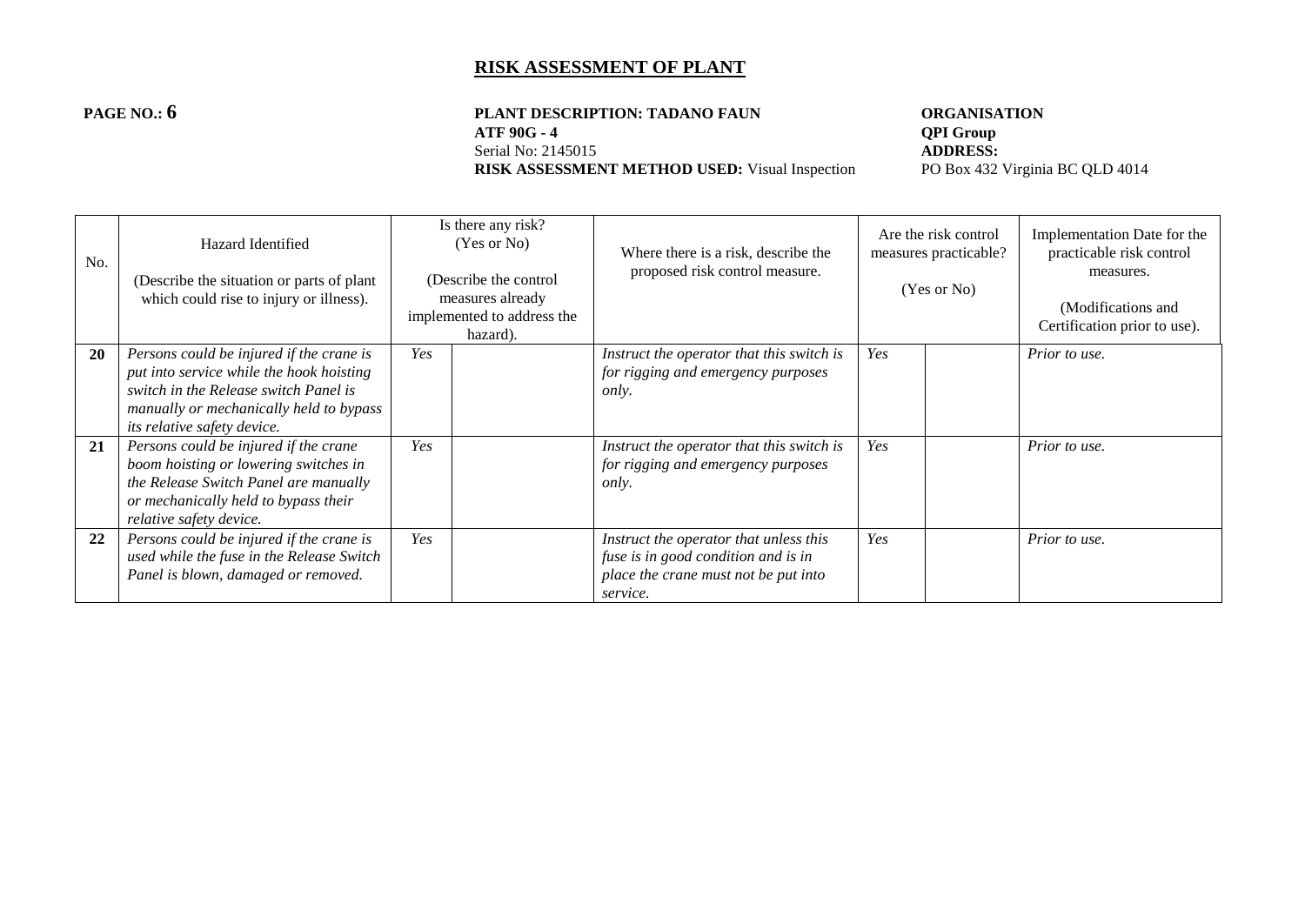**PAGE NO.: 7 PLANT DESCRIPTION: TADANO FAUN ORGANISATION**<br>ATF 90G - 4 **QPI Group ATF 90G - 4 QPI Group**<br>Serial No: 2145015 **ADDRESS:** Serial No: 2145015<br> **RISK ASSESSMENT METHOD USED:** Visual Inspection<br>
PO Box 432 Virginia BC QLD 4014 **RISK ASSESSMENT METHOD USED:** Visual Inspection

| No. | Hazard Identified<br>(Describe the situation or parts of plant)<br>which could rise to injury or illness).                            |     | Is there any risk?<br>(Yes or No)<br>(Describe the control<br>measures already<br>implemented to address the<br>hazard). | Where there is a risk, describe the<br>proposed risk control measure.                                                                                                                                                     |     | Are the risk control<br>measures practicable?<br>(Yes or No) | Implementation Date for the<br>practicable risk control<br>measures.<br>(Modifications and<br>Certification prior to use). |
|-----|---------------------------------------------------------------------------------------------------------------------------------------|-----|--------------------------------------------------------------------------------------------------------------------------|---------------------------------------------------------------------------------------------------------------------------------------------------------------------------------------------------------------------------|-----|--------------------------------------------------------------|----------------------------------------------------------------------------------------------------------------------------|
| 23  | Persons could be injured if a load was<br>dropped due to a failed lifting hook.                                                       | Yes | The hooks have<br>been examined and<br>a Certificate of<br>Examination has<br>been issued by<br>Tadano Faun.             |                                                                                                                                                                                                                           | Yes |                                                              | Prior to supply                                                                                                            |
| 24  | Persons could be injured if the crane<br>becomes unstable or tips while lifting a<br>load in accordance with the rated load<br>chart. | Yes |                                                                                                                          | Appropriate testing to be witnessed<br>confirming the cranes stability to local<br>Statutory requirements. A Certificate<br>of Test indicating that tests were<br>carried out to 75% of tipping load must<br>be provided. | Yes |                                                              | Prior to supply                                                                                                            |
| 25  | Persons could be injured if a load was<br>dropped due to a failed main hoist rope.                                                    | Yes | Certificate<br>provided.                                                                                                 | A new winch rope fitted                                                                                                                                                                                                   | Yes |                                                              | Prior to supply                                                                                                            |
| 26  | Persons could be injured if a load was<br>dropped due to a failed auxiliary hoist<br>rope.                                            | Yes | Certificate<br>provided.                                                                                                 | A new winch rope fitted                                                                                                                                                                                                   | Yes |                                                              | Prior to supply                                                                                                            |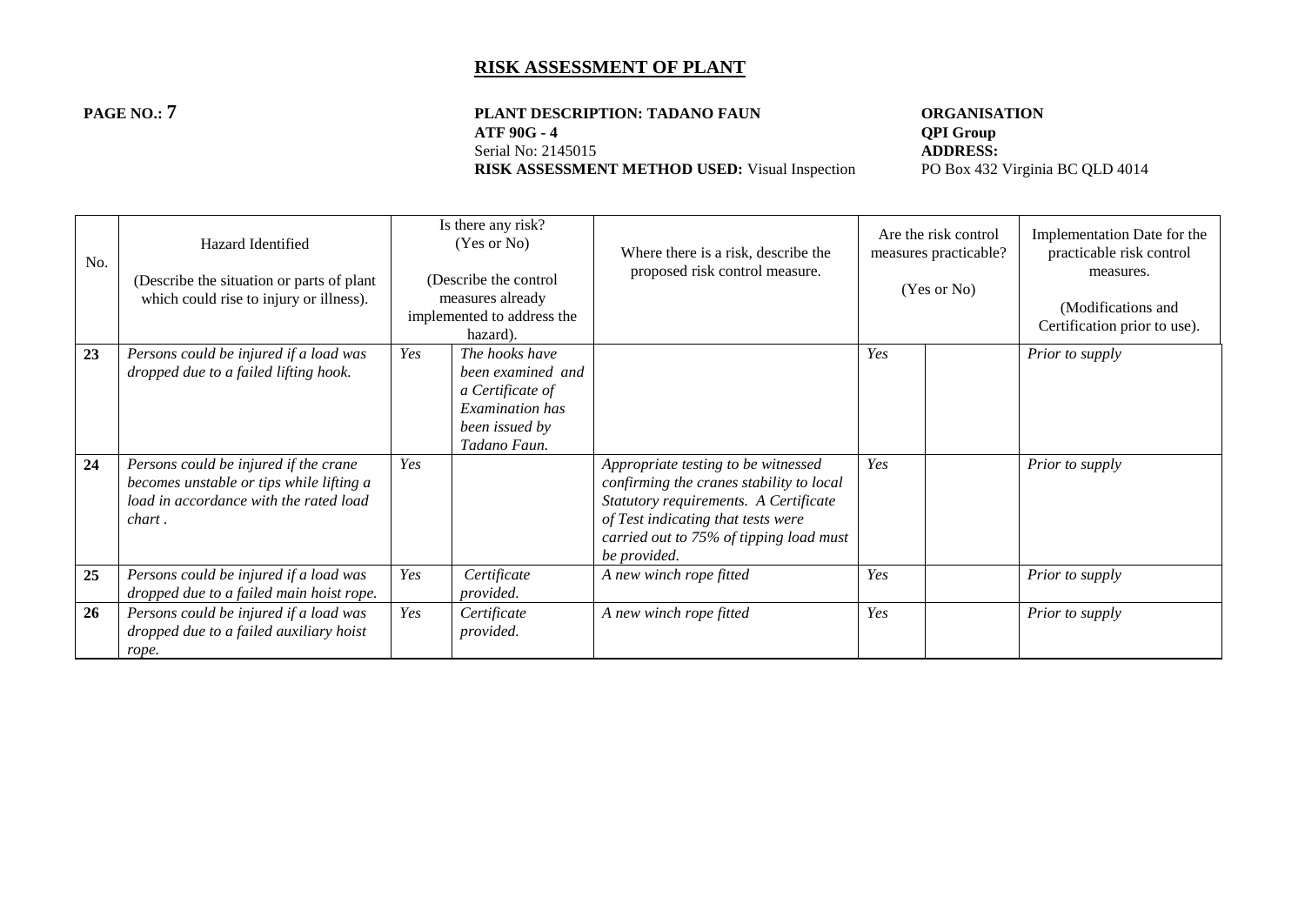#### **PAGE NO.: 8 PLANT DESCRIPTION: TADANO FAUN ORGANISATION**<br>ATF 90G - 4 **QPI** Group **ATF 90G - 4 QPI Group**<br>Serial No: 2145015 **ADDRESS:** Serial No: 2145015<br> **RISK ASSESSMENT METHOD USED:** Visual Inspection<br>
PO Box 432 Virginia BC QLD 4014 **RISK ASSESSMENT METHOD USED:** Visual Inspection

| No. | Hazard Identified<br>(Describe the situation or parts of plant<br>which could rise to injury or illness).          |     | Is there any risk?<br>(Yes or No)<br>(Describe the control<br>measures already<br>implemented to address the<br>hazard). | Where there is a risk, describe the<br>proposed risk control measure.                                                                                                                                                       |     | Are the risk control<br>measures practicable?<br>(Yes or No) | Implementation Date for the<br>practicable risk control<br>measures.<br>(Modifications and<br>Certification prior to use). |
|-----|--------------------------------------------------------------------------------------------------------------------|-----|--------------------------------------------------------------------------------------------------------------------------|-----------------------------------------------------------------------------------------------------------------------------------------------------------------------------------------------------------------------------|-----|--------------------------------------------------------------|----------------------------------------------------------------------------------------------------------------------------|
| 27  | Persons could be injured if a failed rope<br>guide on any of the lifting hooks<br>provided damaged the hoist rope. | Yes | Refer operations<br>manual                                                                                               | Instruct the operator to check all rope<br>guides prior to commencement of<br>works.                                                                                                                                        |     |                                                              | Prior to use.                                                                                                              |
| 28  | Person could be injured if incompatible<br>and unsafe lifting attachments are fitted<br>to the crane hooks.        | Yes |                                                                                                                          | Instruct the operator to only attach<br>company approved attachments and<br>tested lifting gear that has its W.L.L.<br>and method of use displayed there-on.<br>Lifting beams should have Certificates<br>of Test provided. | Yes |                                                              | Prior to use.                                                                                                              |
| 29  | Persons could be injured if a load is<br>dropped due to failure of lifting slings.                                 | Yes |                                                                                                                          | All lifting slings shall be certificated by<br>a NATA Non Destructive Testing<br>Authority and the certificates retained.                                                                                                   | Yes |                                                              | Prior to use.                                                                                                              |
| 30  | Persons could be injured if the brakes<br>on the hoisting motions are inadequate.                                  | Yes | Testing of the<br>cranes line pull/<br>braking ability to<br>be witnessed at<br>regular intervals.                       | Refer operations manual.                                                                                                                                                                                                    | Yes |                                                              | Prior to supply<br>Prior to use.                                                                                           |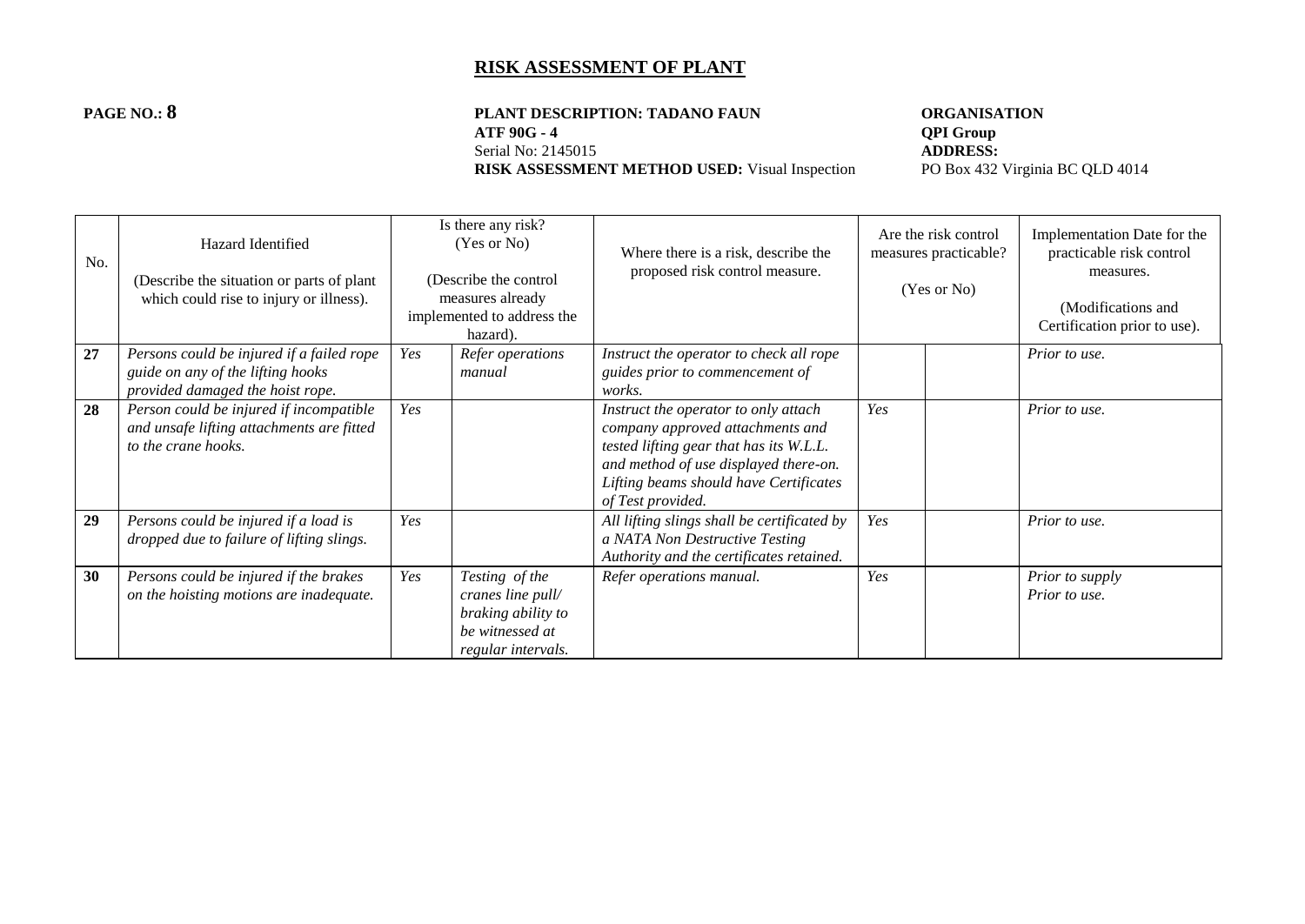# **PAGE NO.: 9 PLANT DESCRIPTION: TADANO FAUN ORGANISATION**<br>ATF 90G - 4 **QPI Group**

**RISK ASSESSMENT METHOD USED:** Visual Inspection

**ATF 90G - 4 QPI Group**<br>Serial No: 2145015 **ADDRESS:** Serial No: 2145015<br> **RISK ASSESSMENT METHOD USED:** Visual Inspection<br>
PO Box 432 Virginia BC QLD 4014

| No. | Hazard Identified<br>(Describe the situation or parts of plant<br>which could rise to injury or illness).     |     | Is there any risk?<br>(Yes or No)<br>(Describe the control<br>measures already<br>implemented to address the<br>hazard).                                                                                               | Where there is a risk, describe the<br>proposed risk control measure. |     | Are the risk control<br>measures practicable?<br>(Yes or No) | Implementation Date for the<br>practicable risk control<br>measures.<br>(Modifications and<br>Certification prior to use). |
|-----|---------------------------------------------------------------------------------------------------------------|-----|------------------------------------------------------------------------------------------------------------------------------------------------------------------------------------------------------------------------|-----------------------------------------------------------------------|-----|--------------------------------------------------------------|----------------------------------------------------------------------------------------------------------------------------|
| 31  | Persons could be injured if the crane<br>collapsed due to the failure of its slew<br>ring bolts.              | Yes | Slew ring bolts are<br>to be examined by a<br>NATA Non<br><b>Destructive Testing</b><br>Authority and a<br>Certificate of<br>Examination in<br>accordance with<br>Australian<br>Regulatory<br>requirements.            |                                                                       | Yes |                                                              | Prior to supply                                                                                                            |
| 32  | Persons could be injured if the crane or<br>part of it collapsed due to the failure of<br>overstressed welds. | Yes | A NATA Non<br><b>Destructive Testing</b><br>Authority is to<br>examine the<br>specific parts of the<br>crane required to<br>be tested by the<br>local Authorities<br>and a Certificate of<br>Examination be<br>issued. |                                                                       | Yes |                                                              | Prior to supply                                                                                                            |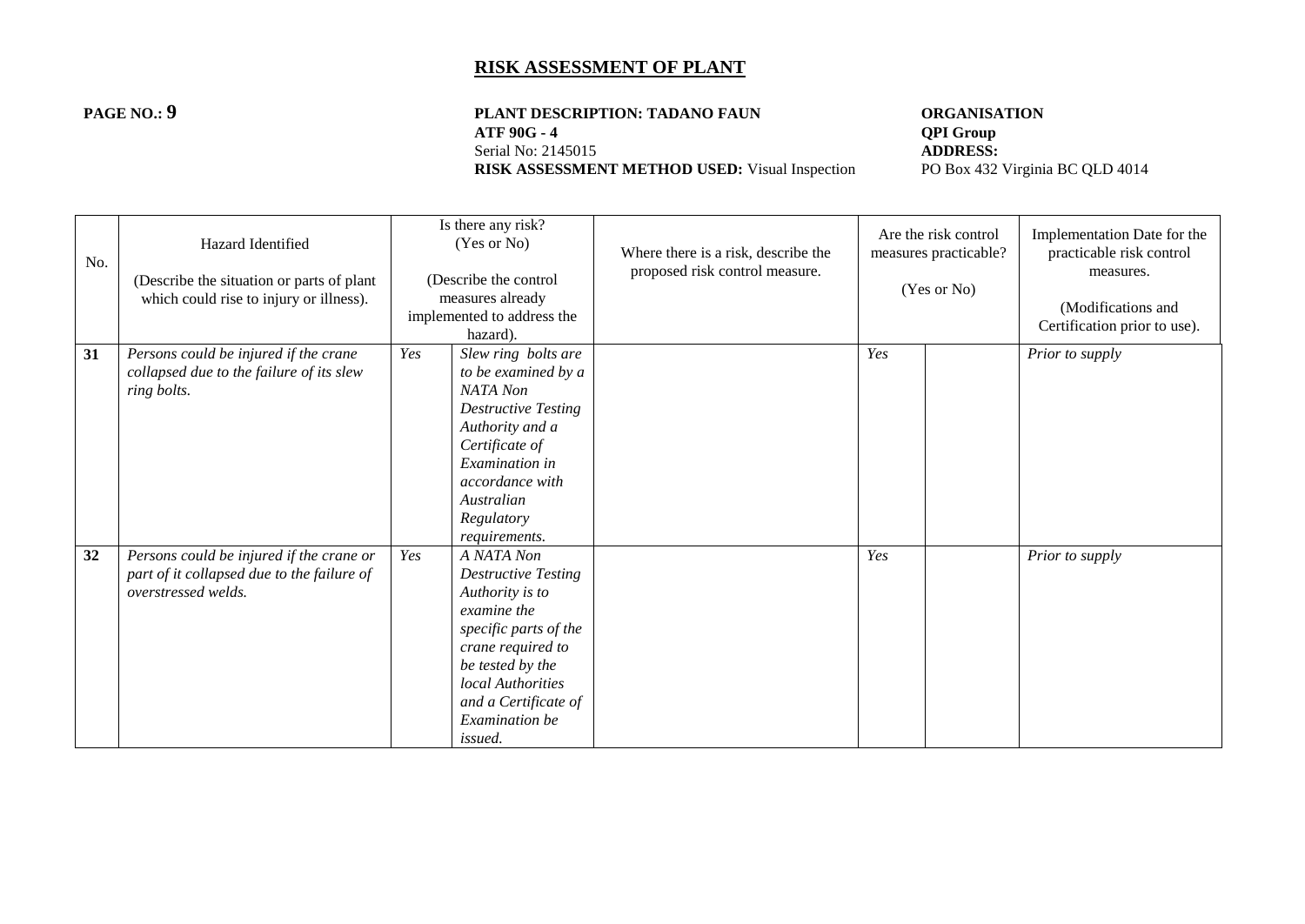# **PAGE NO.: 10 PLANT DESCRIPTION: TADANO FAUN ORGANISATION**<br>ATF 90G - 4 **QPI Group ATF 90G - 4 QPI Group**<br>Serial No: 2145015 **ADDRESS:**

**RISK ASSESSMENT METHOD USED:** Visual Inspection

Serial No: 2145015<br> **RISK ASSESSMENT METHOD USED:** Visual Inspection<br>
PO Box 432 Virginia BC QLD 4014

| No. | Hazard Identified<br>(Describe the situation or parts of plant<br>which could rise to injury or illness).                                       |     | Is there any risk?<br>(Yes or No)<br>(Describe the control)<br>measures already<br>implemented to address the<br>hazard).                                      | Where there is a risk, describe the<br>proposed risk control measure.                                                                                                                                                  | Are the risk control<br>measures practicable?<br>(Yes or No) |  | Implementation Date for the<br>practicable risk control<br>measures.<br>(Modifications and<br>Certification prior to use). |
|-----|-------------------------------------------------------------------------------------------------------------------------------------------------|-----|----------------------------------------------------------------------------------------------------------------------------------------------------------------|------------------------------------------------------------------------------------------------------------------------------------------------------------------------------------------------------------------------|--------------------------------------------------------------|--|----------------------------------------------------------------------------------------------------------------------------|
| 33  | Persons could be injured if any part of<br>the crane or it's suspended load was to<br>come into contact with over head power<br>lines on poles  | Yes |                                                                                                                                                                | Instruct the operator to be aware of the<br>NO GO ZONE anywhere above the<br>power line, within 3M each side of the<br>power line and that a spotter is<br>required between 3-6M to the sides of<br><i>power lines</i> | Yes                                                          |  | Prior to use                                                                                                               |
| 34  | Persons could be injured if any part of<br>the crane or it's suspended load was to<br>come into contact with over head power<br>lines on towers | Yes |                                                                                                                                                                | Instruct the operator to be aware of the<br>NO GO ZONE anywhere above the<br>power line, within 8M each side of the<br>power line and that a spotter is<br>required between 8-10M to the sides o<br>the power lines    | Yes                                                          |  | Prior to use                                                                                                               |
| 35  | Persons could be injured if any part of<br>the machine came into contact with<br>overhead powerlines or electrical<br><i>conductors.</i>        | Yes | A suitable earth<br>chain is to be firmly<br>affixed to the<br>machine in<br>accordance with<br>instructions from<br>the Chief Electrical<br><i>Inspector.</i> | Instruct the operator to always lay the<br>earth chain to the support surface prior<br>to commencement of any works<br>commencing near overhead powerlines<br>or electrical conductors.                                | Yes                                                          |  | Prior to supply.<br>Prior to use.                                                                                          |
| 36  | Persons could be injure if the earth<br>chain is not stowed correctly after use.                                                                | Yes | A suitable system of<br>stowing is to be<br><i>installed.</i>                                                                                                  | Instruct the operator to inspect and<br>stow the earth chain securely prior to<br>crane travel movements.                                                                                                              | Yes                                                          |  | Prior to road or site travel.                                                                                              |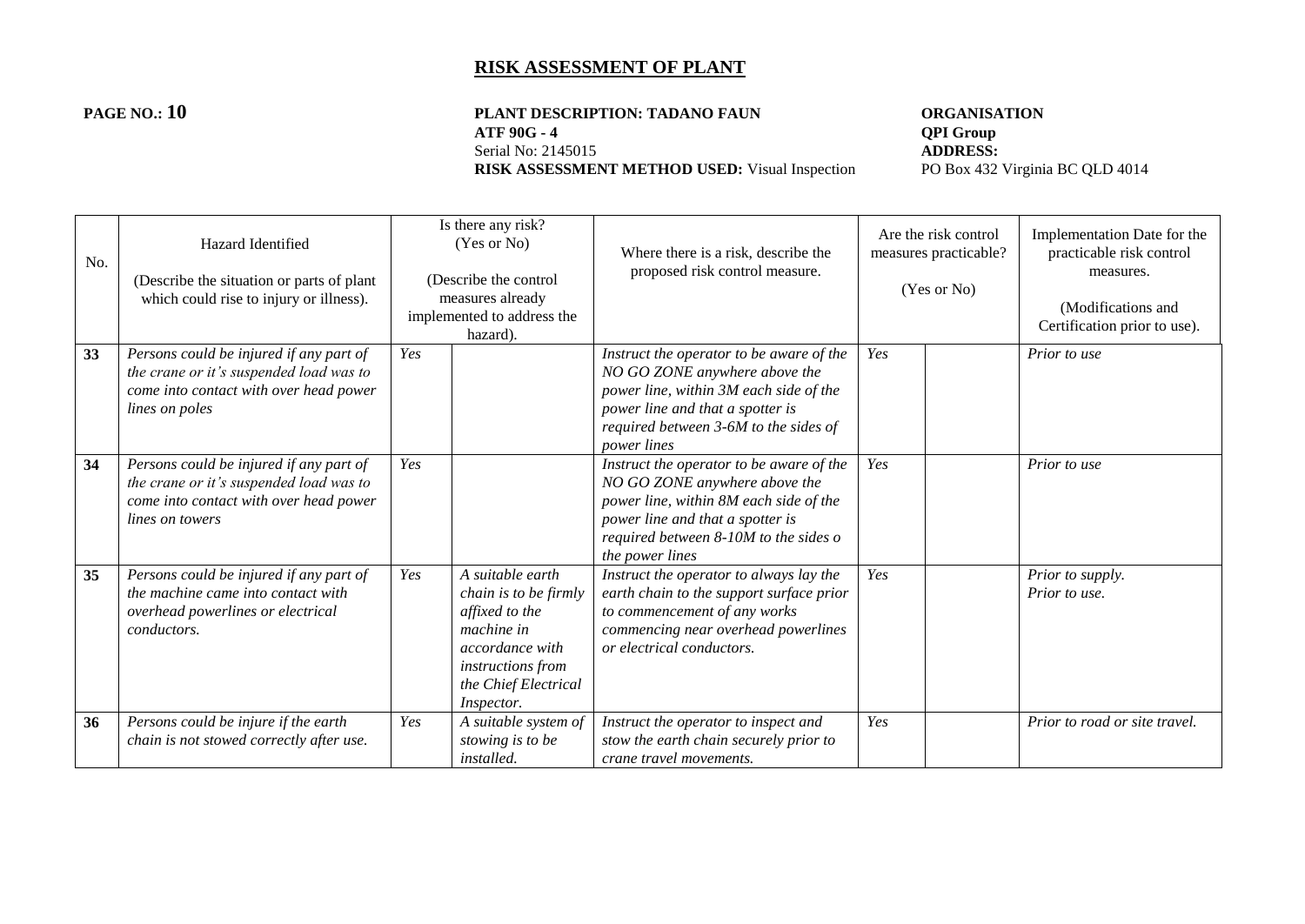#### **PAGE NO.: 11 PLANT DESCRIPTION: TADANO FAUN ORGANISATION**<br>ATF 90G - 4 **QPI Group ATF 90G - 4 QPI Group**<br>Serial No: 2145015 **ADDRESS:** Serial No: 2145015<br> **RISK ASSESSMENT METHOD USED:** Visual Inspection<br>
PO Box 432 Virginia BC QLD 4014 **RISK ASSESSMENT METHOD USED:** Visual Inspection

| No. | Hazard Identified<br>(Describe the situation or parts of plant<br>which could rise to injury or illness).                          |     | Is there any risk?<br>(Yes or No)<br>(Describe the control<br>measures already<br>implemented to address the<br>hazard). | Where there is a risk, describe the<br>proposed risk control measure.                                             | Are the risk control<br>measures practicable?<br>(Yes or No) |  | Implementation Date for the<br>practicable risk control<br>measures.<br>(Modifications and<br>Certification prior to use). |
|-----|------------------------------------------------------------------------------------------------------------------------------------|-----|--------------------------------------------------------------------------------------------------------------------------|-------------------------------------------------------------------------------------------------------------------|--------------------------------------------------------------|--|----------------------------------------------------------------------------------------------------------------------------|
| 37  | Persons could be injured if the<br>operator's foot slipped off the pedal.                                                          | Yes | Foot plates are non<br>skid.                                                                                             | Foot plates are to be kept clear of mud,<br>grime or any substance which may<br>allow the operators foot to slip. | Yes                                                          |  | Prior to supply                                                                                                            |
| 38  | Persons could be injured by slipping<br>during access and egress from the unit.                                                    | Yes | Foot plates are non<br>skid and suitable<br>hand holds are<br>provided.                                                  | Foot plates are to be kept clear of mud,<br>grime or any substance which may<br>allow the operators foot to slip. | Yes                                                          |  | Prior to supply                                                                                                            |
| 39  | Persons could be injured if the controls<br>were inadvertently moved due to being<br>caught by the operator's loose clothing.      | Yes |                                                                                                                          | Instruct the operator to wear clothing<br>appropriate to his duties ie. Close<br>fitting.                         | Yes                                                          |  | Prior to supply Prior to use.                                                                                              |
| 40  | Persons may be injured while working<br>upon or being close to moving<br>mechanical parts while wearing loose<br>fitting clothing. | Yes | Guarding has been<br>provided                                                                                            | Instruct the person working upon the<br>moving of mechanical parts to wear<br>close fitting clothing.             | Yes                                                          |  | Prior to supply<br>Prior to use                                                                                            |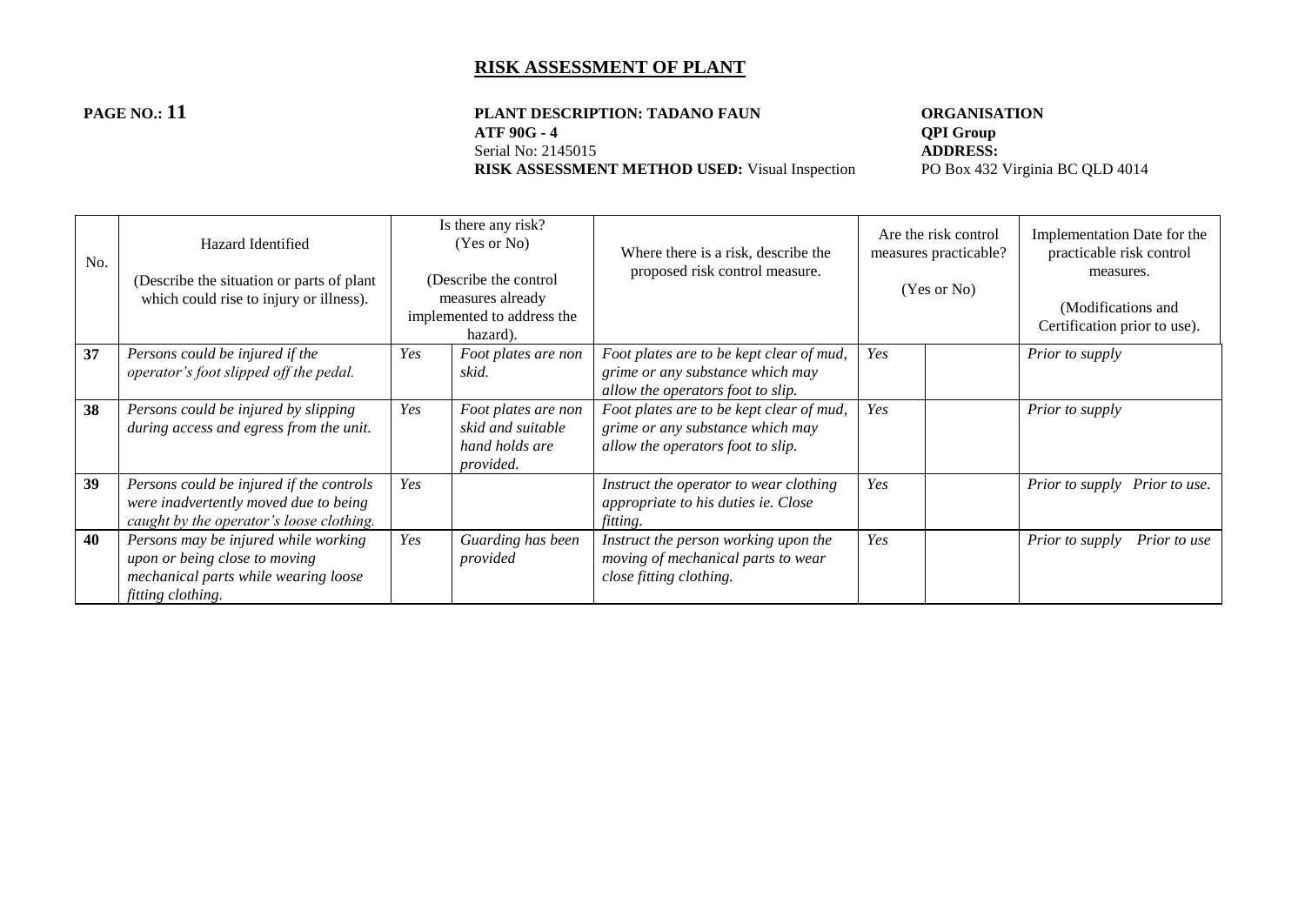#### **PAGE NO.: 12 PLANT DESCRIPTION: TADANO FAUN ORGANISATION**<br>ATF 90G - 4 **QPI Group ATF 90G - 4 QPI Group**<br>Serial No: 2145015 **ADDRESS:** Serial No: 2145015<br> **RISK ASSESSMENT METHOD USED:** Visual Inspection<br>
PO Box 432 Virginia BC QLD 4014 **RISK ASSESSMENT METHOD USED:** Visual Inspection

| No. | Hazard Identified<br>(Describe the situation or parts of plant)<br>which could rise to injury or illness).      |     | Is there any risk?<br>(Yes or No)<br>(Describe the control<br>measures already<br>implemented to address the<br>hazard). | Where there is a risk, describe the<br>proposed risk control measure.                                                                                                                          | Are the risk control<br>measures practicable?<br>(Yes or No) |  | Implementation Date for the<br>practicable risk control<br>measures.<br>(Modifications and<br>Certification prior to use). |
|-----|-----------------------------------------------------------------------------------------------------------------|-----|--------------------------------------------------------------------------------------------------------------------------|------------------------------------------------------------------------------------------------------------------------------------------------------------------------------------------------|--------------------------------------------------------------|--|----------------------------------------------------------------------------------------------------------------------------|
| 41  | Persons may be injured while working<br>or being close to mechanical or moving<br>parts while having long hair. | Yes | Guarding has been<br>provided.                                                                                           |                                                                                                                                                                                                | Yes                                                          |  | Prior to supply                                                                                                            |
| 42  | Persons could be injured if the<br>operator's hands slipped off the<br>controls.                                | Yes |                                                                                                                          | Instruct the driver to ensure that his<br>hands are dry at all times.                                                                                                                          | Yes                                                          |  | Prior to use.                                                                                                              |
| 43  | Persons could be injured if the operator<br>does not understand the machine he/she<br><i>is operating.</i>      | Yes |                                                                                                                          | Train the operator to fully understand<br>the machine and its load charts and<br>instructions. Insure that he/she reads<br>and thoroughly understands the<br>operation and instruction manual. | Yes                                                          |  | Prior to use.                                                                                                              |
| 44  | Persons could be injured if the machine<br>was operating in an unlit or poorly lit<br>area.                     | Yes |                                                                                                                          | Instruct the operator that he/she must<br>ensure that he/she has absolute clear<br>vision in a properly lit workplace at all<br>times.                                                         | Yes                                                          |  | Prior to use.                                                                                                              |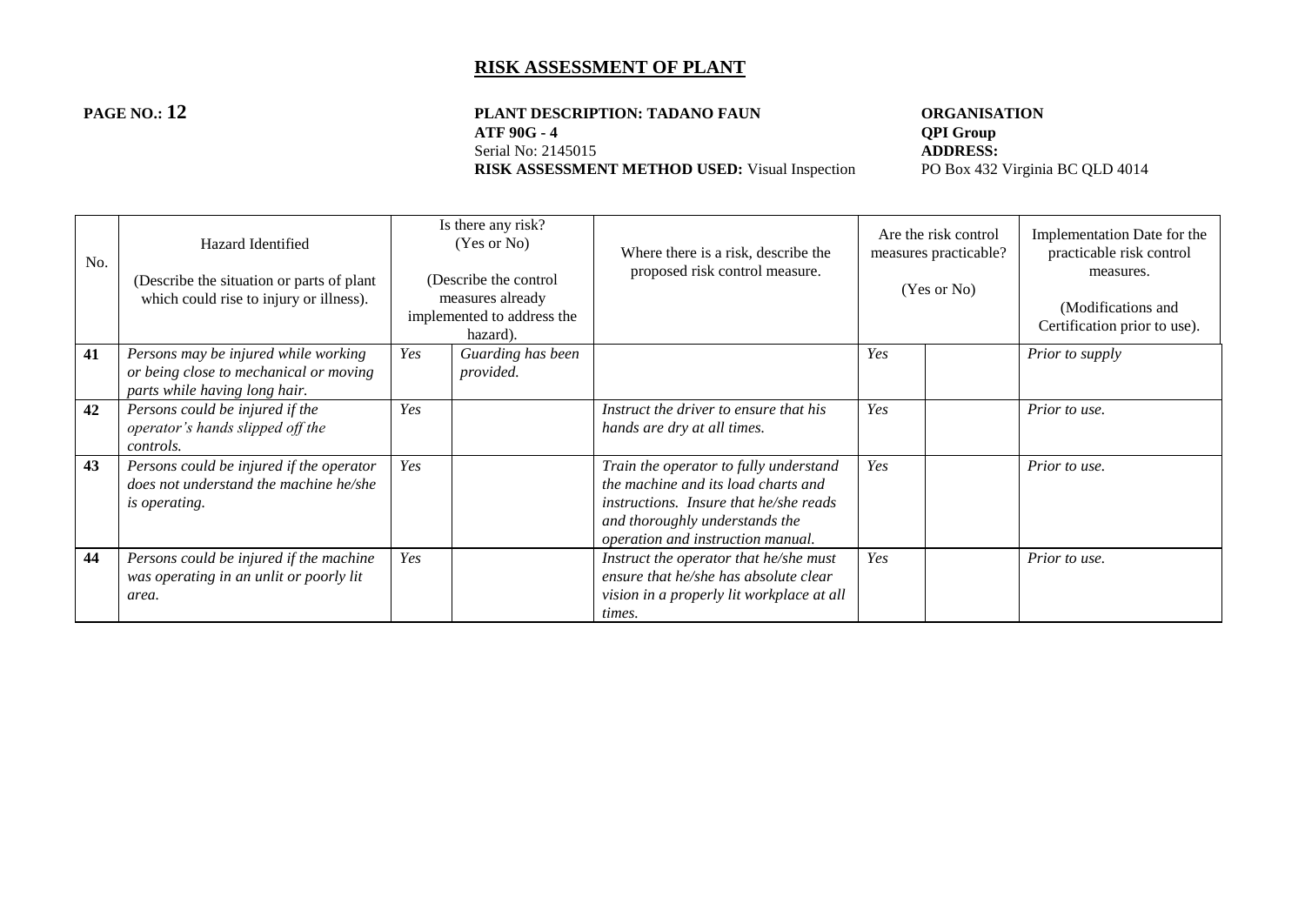#### **PAGE NO.: 13 PLANT DESCRIPTION: TADANO FAUN ORGANISATION**<br>ATF 90G - 4 **QPI Group ATF 90G - 4 QPI Group**<br>Serial No: 2145015 **ADDRESS:** Serial No: 2145015<br> **RISK ASSESSMENT METHOD USED:** Visual Inspection<br>
PO Box 432 Virginia BC QLD 4014 **RISK ASSESSMENT METHOD USED:** Visual Inspection

| No. | Hazard Identified<br>(Describe the situation or parts of plant<br>which could rise to injury or illness).                    | Is there any risk?<br>(Yes or No)<br>(Describe the control<br>measures already<br>implemented to address the<br>hazard). | Where there is a risk, describe the<br>proposed risk control measure.                                                                                              | Are the risk control<br>measures practicable?<br>(Yes or No) |  | Implementation Date for the<br>practicable risk control<br>measures.<br>(Modifications and<br>Certification prior to use). |
|-----|------------------------------------------------------------------------------------------------------------------------------|--------------------------------------------------------------------------------------------------------------------------|--------------------------------------------------------------------------------------------------------------------------------------------------------------------|--------------------------------------------------------------|--|----------------------------------------------------------------------------------------------------------------------------|
| 45  | Persons could be injured if the operator<br>is under the influence of alcohol or illicit<br>substances.                      | Yes                                                                                                                      | Instruct the operator that he must<br>report to his supervisor if he is under<br>the influence of alcohol or illicit<br>substances.                                | Yes                                                          |  | Prior to use.                                                                                                              |
| 46  | Persons could be injured if the<br>operator's performance is inhibited by<br>poor health or medication with side<br>effects. | Yes                                                                                                                      | Instruct the operator that he must<br>report to his supervisor if he is<br>suffering poor health and his safe<br>operating performance could be<br>affected.       | Yes                                                          |  | Prior to use.                                                                                                              |
| 47  | Persons could be injured if the<br>operator's performance was inhibited by<br>excessive fatigue.                             | Yes                                                                                                                      | Instruct the operator that he must<br>report to his supervisor if he is<br>suffering excessive fatigue and his safe<br>operating performance could be<br>affected. | Yes                                                          |  | Prior to use.                                                                                                              |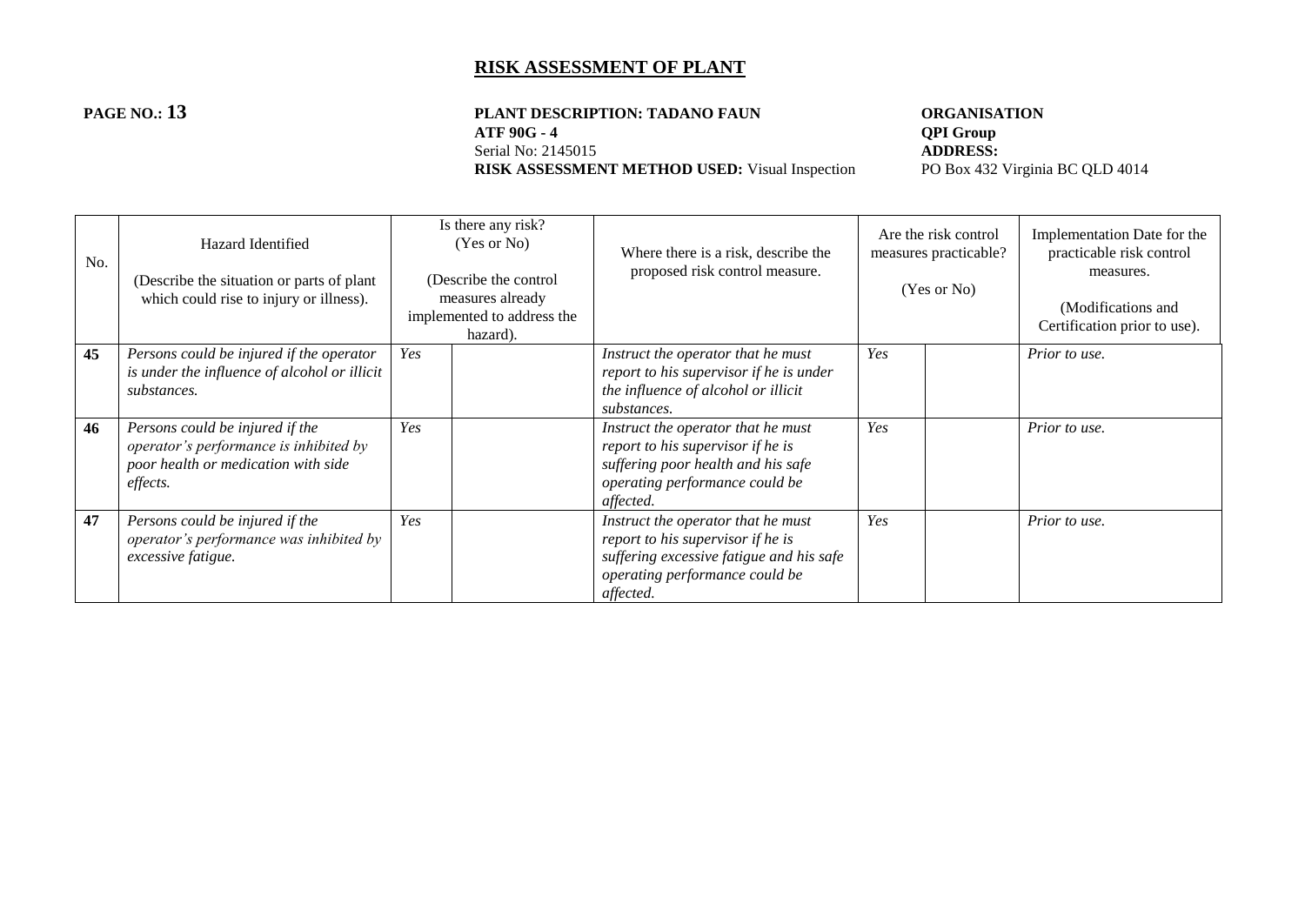# **PAGE NO.: 14 PLANT DESCRIPTION: TADANO FAUN ORGANISATION**<br>ATF 90G - 4 **QPI Group ATF 90G - 4 QPI Group**<br>Serial No: 2145015 **ADDRESS:**

**RISK ASSESSMENT METHOD USED:** Visual Inspection

Serial No: 2145015<br> **RISK ASSESSMENT METHOD USED:** Visual Inspection<br>
PO Box 432 Virginia BC QLD 4014

| No. | Hazard Identified<br>(Describe the situation or parts of plant<br>which could rise to injury or illness).                                     |     | Is there any risk?<br>(Yes or No)<br>(Describe the control<br>measures already<br>implemented to address the<br>hazard). | Where there is a risk, describe the<br>proposed risk control measure.                                                                                                                                                               | Are the risk control<br>measures practicable?<br>(Yes or No) |     | Implementation Date for the<br>practicable risk control<br>measures.<br>(Modifications and<br>Certification prior to use). |
|-----|-----------------------------------------------------------------------------------------------------------------------------------------------|-----|--------------------------------------------------------------------------------------------------------------------------|-------------------------------------------------------------------------------------------------------------------------------------------------------------------------------------------------------------------------------------|--------------------------------------------------------------|-----|----------------------------------------------------------------------------------------------------------------------------|
| 48  | Persons could be injured if the<br>maintenance and service personnel do<br>not understand the workings of the<br>machine.                     | Yes | Only qualified<br>personnel maintain<br>and service the<br>machine.                                                      |                                                                                                                                                                                                                                     | Yes                                                          |     | Prior to use                                                                                                               |
| 49  | Persons could be injured if the operator<br>does not understand the instruction and<br>warning plates and stickers mounted on<br>the machine. | Yes |                                                                                                                          | Ensure that all instructions, warning<br>plates and stickers are clearly legible<br>and in English. International Danger<br>signs are acceptable.                                                                                   | Yes                                                          |     | Prior to supply                                                                                                            |
| 50  | Persons could be injured if the operator<br>does not understand the instruction and<br>warning plates and stickers mounted on<br>the machine. | Yes |                                                                                                                          | Ensure the operator can understand<br>instructions on all warning plates and<br>understand their meaning.                                                                                                                           | N/A                                                          | N/A | N/A                                                                                                                        |
| 51  | Persons could be injured if somebody is<br>smoking while re-fuelling or checking<br>the battery.                                              | Yes |                                                                                                                          | "No Smoking" signs should be installed<br>at all re-fuelling areas which must be<br>well ventilated. Instruct the operator to<br>refrain from smoking while attending to<br>the machines requirements and switch<br>off the engine. | Yes                                                          |     | Prior to use.                                                                                                              |
|     |                                                                                                                                               |     |                                                                                                                          |                                                                                                                                                                                                                                     |                                                              |     |                                                                                                                            |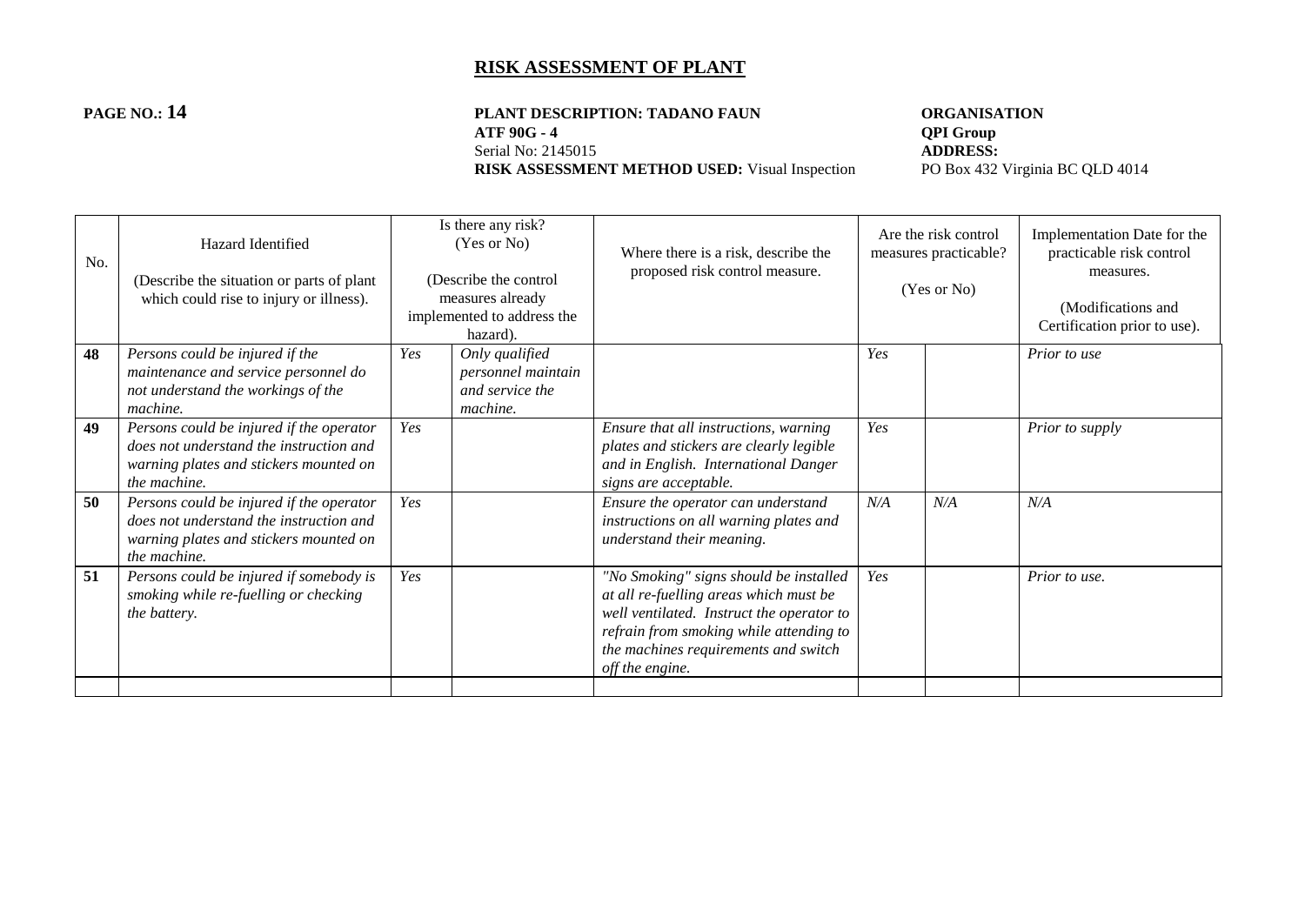#### **PAGE NO.: 15 PLANT DESCRIPTION: TADANO FAUN ORGANISATION**<br>ATF 90G - 4 **QPI Group ATF 90G - 4 QPI Group**<br>Serial No: 2145015 **ADDRESS:** Serial No: 2145015<br> **RISK ASSESSMENT METHOD USED:** Visual Inspection<br>
PO Box 432 Virginia BC QLD 4014 **RISK ASSESSMENT METHOD USED:** Visual Inspection

| No. | Hazard Identified<br>(Describe the situation or parts of plant)<br>which could rise to injury or illness). |     | Is there any risk?<br>(Yes or No)<br>(Describe the control<br>measures already<br>implemented to address the<br>hazard).                                                       | Where there is a risk, describe the<br>proposed risk control measure.                                                             | Are the risk control<br>measures practicable?<br>(Yes or No) |  | Implementation Date for the<br>practicable risk control<br>measures.<br>(Modifications and<br>Certification prior to use). |
|-----|------------------------------------------------------------------------------------------------------------|-----|--------------------------------------------------------------------------------------------------------------------------------------------------------------------------------|-----------------------------------------------------------------------------------------------------------------------------------|--------------------------------------------------------------|--|----------------------------------------------------------------------------------------------------------------------------|
| 52  | Persons could be injured in the event of<br>a fire.                                                        | Yes | A fire extinguisher<br>has been provided.                                                                                                                                      |                                                                                                                                   | Yes                                                          |  | Prior to supply.                                                                                                           |
| 53  | The operator could be injured due to the<br>leakage of diesel.                                             | Yes |                                                                                                                                                                                | The operator shall make regular<br>inspections and have any fuel leaks<br>repaired before continuing operation.                   | Yes                                                          |  | Prior to use.                                                                                                              |
| 54  | The operator may be affected by exhaust<br>fumes when working in confined spaces.                          | Yes | A totally enclosed<br>cabin is provided<br>for the operator.                                                                                                                   | Instruct operators not to overstay while<br>working in confined spaces unless a<br>special supply of filtered air is<br>provided. | Yes                                                          |  | Prior to use.                                                                                                              |
| 55  | The operator may be injured due to<br>breathing exhaust fumes during normal<br><i>operation.</i>           | Yes | A totally enclosed<br>cabin is provided<br>for the operator.<br>Exhaust is directed<br>away from the<br>cabin. The exhaust<br>system will be<br>properly<br><i>maintained.</i> |                                                                                                                                   | Yes                                                          |  | Prior to use.                                                                                                              |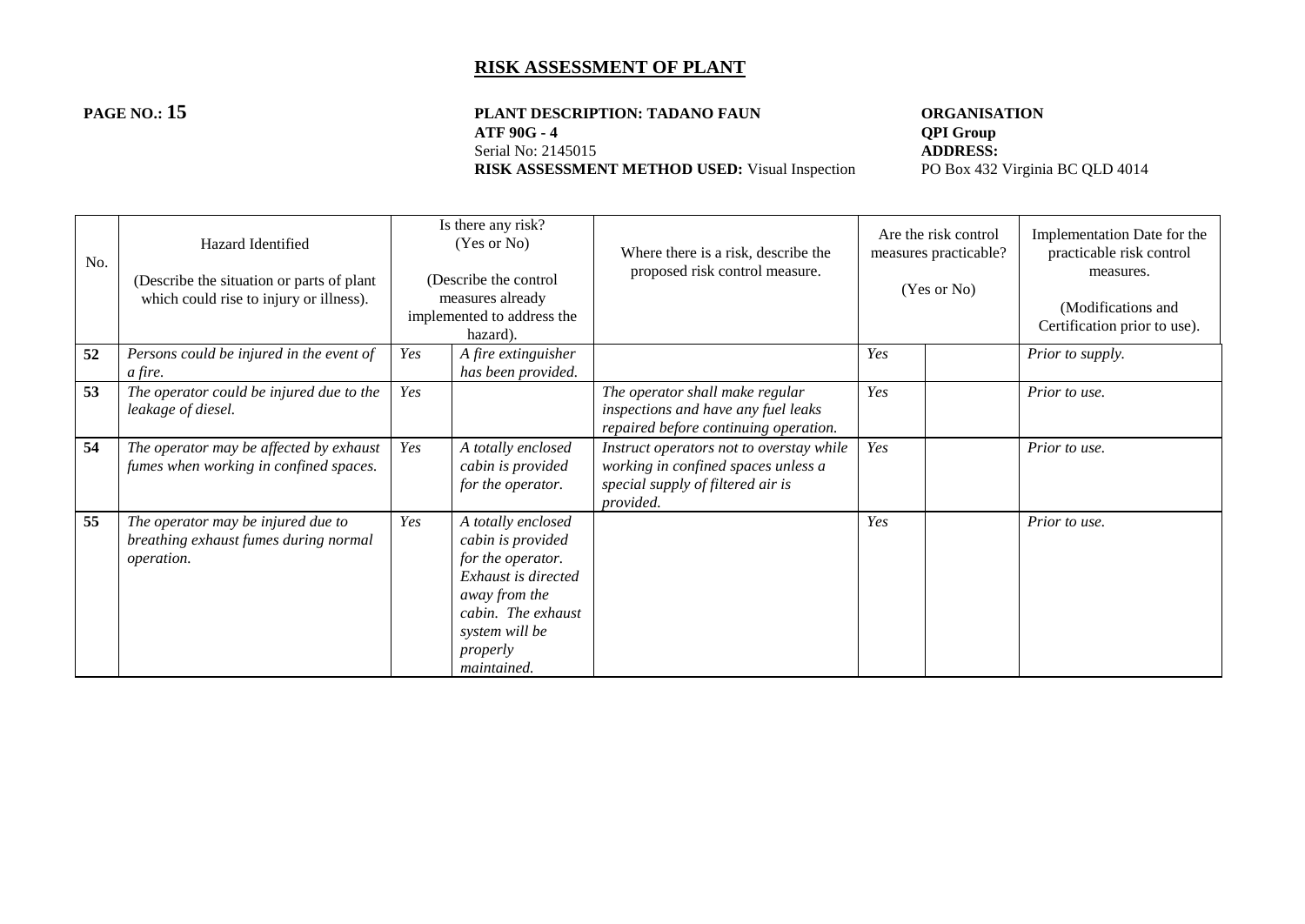#### **PAGE NO.: 16 PLANT DESCRIPTION: TADANO FAUN ORGANISATION**<br>ATF 90G - 4 **QPI Group ATF 90G - 4 QPI Group**<br>Serial No: 2145015 **ADDRESS:** Serial No: 2145015<br> **RISK ASSESSMENT METHOD USED:** Visual Inspection<br>
PO Box 432 Virginia BC QLD 4014 **RISK ASSESSMENT METHOD USED:** Visual Inspection

| No. | Hazard Identified<br>(Describe the situation or parts of plant)<br>which could rise to injury or illness). |     | Is there any risk?<br>(Yes or No)<br>(Describe the control<br>measures already<br>implemented to address the<br>hazard). | Where there is a risk, describe the<br>proposed risk control measure. | Are the risk control<br>measures practicable?<br>(Yes or No) |  | Implementation Date for the<br>practicable risk control<br>measures.<br>(Modifications and<br>Certification prior to use). |
|-----|------------------------------------------------------------------------------------------------------------|-----|--------------------------------------------------------------------------------------------------------------------------|-----------------------------------------------------------------------|--------------------------------------------------------------|--|----------------------------------------------------------------------------------------------------------------------------|
| 56  | Persons could be injured by contacting                                                                     | Yes | Exposed sections of                                                                                                      |                                                                       | Yes                                                          |  | Prior to supply.                                                                                                           |
|     | <i>the exhaust system.</i>                                                                                 |     | the exhaust system<br>have been                                                                                          |                                                                       |                                                              |  |                                                                                                                            |
|     |                                                                                                            |     | identified by a hot                                                                                                      |                                                                       |                                                              |  |                                                                                                                            |
|     |                                                                                                            |     | surface decal.                                                                                                           |                                                                       |                                                              |  |                                                                                                                            |
| 57  | Persons could be injured and made<br>unwell if the machine is started in an<br>unventilated area.          | Yes | Instruct the<br>operator to start<br>the machine in a<br>well ventilated<br>area.                                        |                                                                       | Yes                                                          |  | Prior to use.                                                                                                              |
| 58  | Persons could be injured due to acid<br>splash or fumes from batteries.                                    | Yes | Batteries are<br>enclosed under<br>cover.                                                                                |                                                                       | Yes                                                          |  | Prior to supply.                                                                                                           |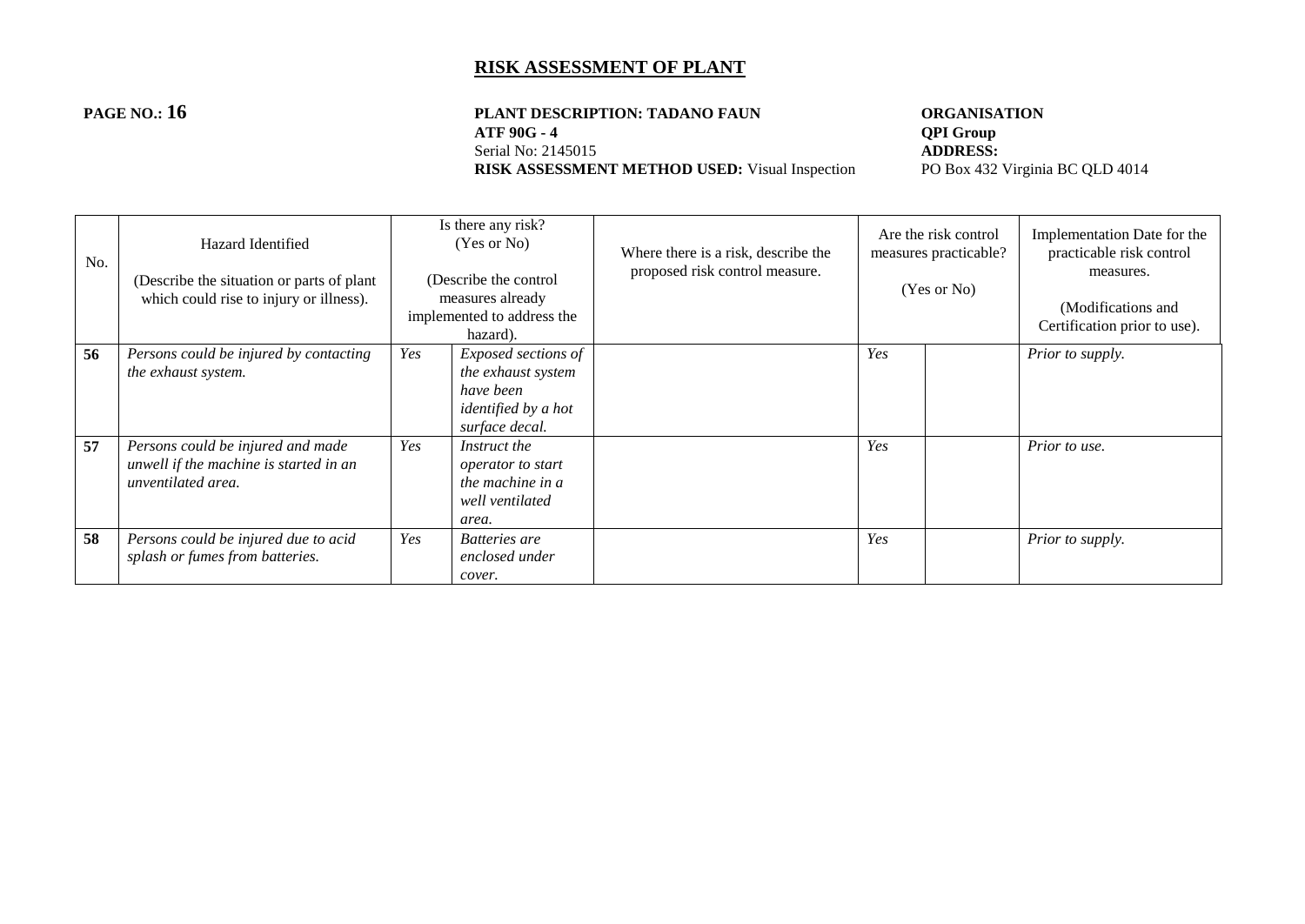#### **PAGE NO.: 17 PLANT DESCRIPTION: TADANO FAUN ORGANISATION**<br>ATF 90G - 4 **QPI Group ATF 90G - 4 QPI Group**<br>Serial No: 2145015 **ADDRESS:** Serial No: 2145015<br> **RISK ASSESSMENT METHOD USED:** Visual Inspection<br>
PO Box 432 Virginia BC QLD 4014 **RISK ASSESSMENT METHOD USED:** Visual Inspection

| No. | Hazard Identified<br>(Describe the situation or parts of plant)<br>which could rise to injury or illness). |     | Is there any risk?<br>(Yes or No)<br>(Describe the control<br>measures already<br>implemented to address the<br>hazard). | Where there is a risk, describe the<br>proposed risk control measure.                                      |     | Are the risk control<br>measures practicable?<br>(Yes or No) | Implementation Date for the<br>practicable risk control<br>measures.<br>(Modifications and<br>Certification prior to use). |
|-----|------------------------------------------------------------------------------------------------------------|-----|--------------------------------------------------------------------------------------------------------------------------|------------------------------------------------------------------------------------------------------------|-----|--------------------------------------------------------------|----------------------------------------------------------------------------------------------------------------------------|
| 59  | Persons could be injured by stepping<br>into the path of the moving machine.                               | Yes | A horn has been<br><i>installed.</i>                                                                                     |                                                                                                            | Yes |                                                              | Prior to supply.                                                                                                           |
| 60  | Persons could be injured by stunt<br>driving and horseplay.                                                | Yes |                                                                                                                          | The operator must be instructed to<br>behave responsibly and not to indulge<br>in any unwarranted actions. | Yes |                                                              | Prior to use.                                                                                                              |
| 61  | Persons could be injured by a machine<br>with a day dreaming operator who is not<br>concentrating.         | Yes |                                                                                                                          | The operator must be instructed to stay<br>alert and concentrate on his driving at<br>all times.           | Yes |                                                              | Prior to use.                                                                                                              |
| 62  | Persons could be injured by a machine<br>skidding in wet or slippery conditions.                           | Yes |                                                                                                                          | The driver must be instructed to drive<br>slowly and exercise caution.                                     | Yes |                                                              | Prior to use.                                                                                                              |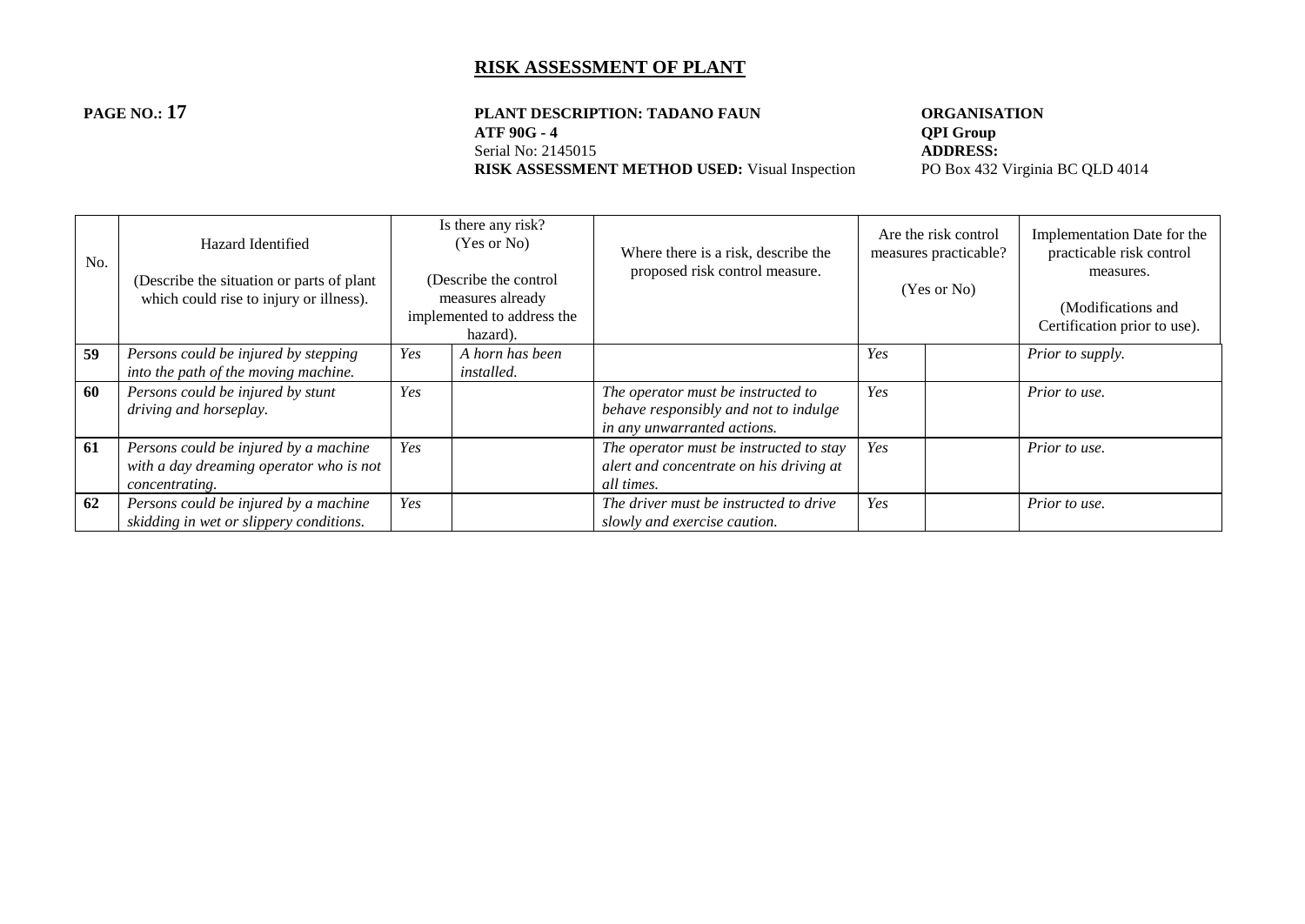#### **PAGE NO.: 18 PLANT DESCRIPTION: TADANO FAUN ORGANISATION**<br>ATF 90G - 4 **QPI Group ATF 90G - 4 QPI Group**<br>Serial No: 2145015 **ADDRESS:** Serial No: 2145015<br> **RISK ASSESSMENT METHOD USED:** Visual Inspection<br>
PO Box 432 Virginia BC QLD 4014 **RISK ASSESSMENT METHOD USED:** Visual Inspection

| No. | Hazard Identified<br>(Describe the situation or parts of plant<br>which could rise to injury or illness).             |     | Is there any risk?<br>(Yes or No)<br>(Describe the control<br>measures already<br>implemented to address the<br>hazard). | Where there is a risk, describe the<br>proposed risk control measure.                                                                                                                                                      | Are the risk control<br>measures practicable?<br>(Yes or No) |  | Implementation Date for the<br>practicable risk control<br>measures.<br>(Modifications and<br>Certification prior to use). |
|-----|-----------------------------------------------------------------------------------------------------------------------|-----|--------------------------------------------------------------------------------------------------------------------------|----------------------------------------------------------------------------------------------------------------------------------------------------------------------------------------------------------------------------|--------------------------------------------------------------|--|----------------------------------------------------------------------------------------------------------------------------|
| 63  | Persons could be injured as the result of<br>the counterweight end of the machine<br>swinging out wide while slewing. | Yes |                                                                                                                          | Instruct the operator regarding slewing<br>the machine and how to take care while<br>doing so. Barricades should be set up.<br>A notice be placed upon the<br>counterweight warning persons to keep<br>clear of swing area | Yes                                                          |  | Prior to use.                                                                                                              |
| 64  | Persons could be injured if the machine<br>is slewed in a confined area.                                              | Yes |                                                                                                                          | Instruct the operator to engage the<br>services of a spotter while slewing the<br>superstructure in a confined area.                                                                                                       | Yes                                                          |  | Prior to use.                                                                                                              |
| 65  | Persons could be injured if the operator<br>cannot see ahead.                                                         | Yes |                                                                                                                          | Instruct the driver to have a dogman<br>direct him when he cannot see ahead.                                                                                                                                               | Yes                                                          |  | Prior to use.                                                                                                              |
| 66  | Persons could be injured if the machine<br>is operated on a surface which may not<br>sustain its weight.              | Yes |                                                                                                                          | Instruct the driver to check the ground<br>or structure loadings with a supervisor<br>before operating there-on.                                                                                                           | Yes                                                          |  | Prior to use.                                                                                                              |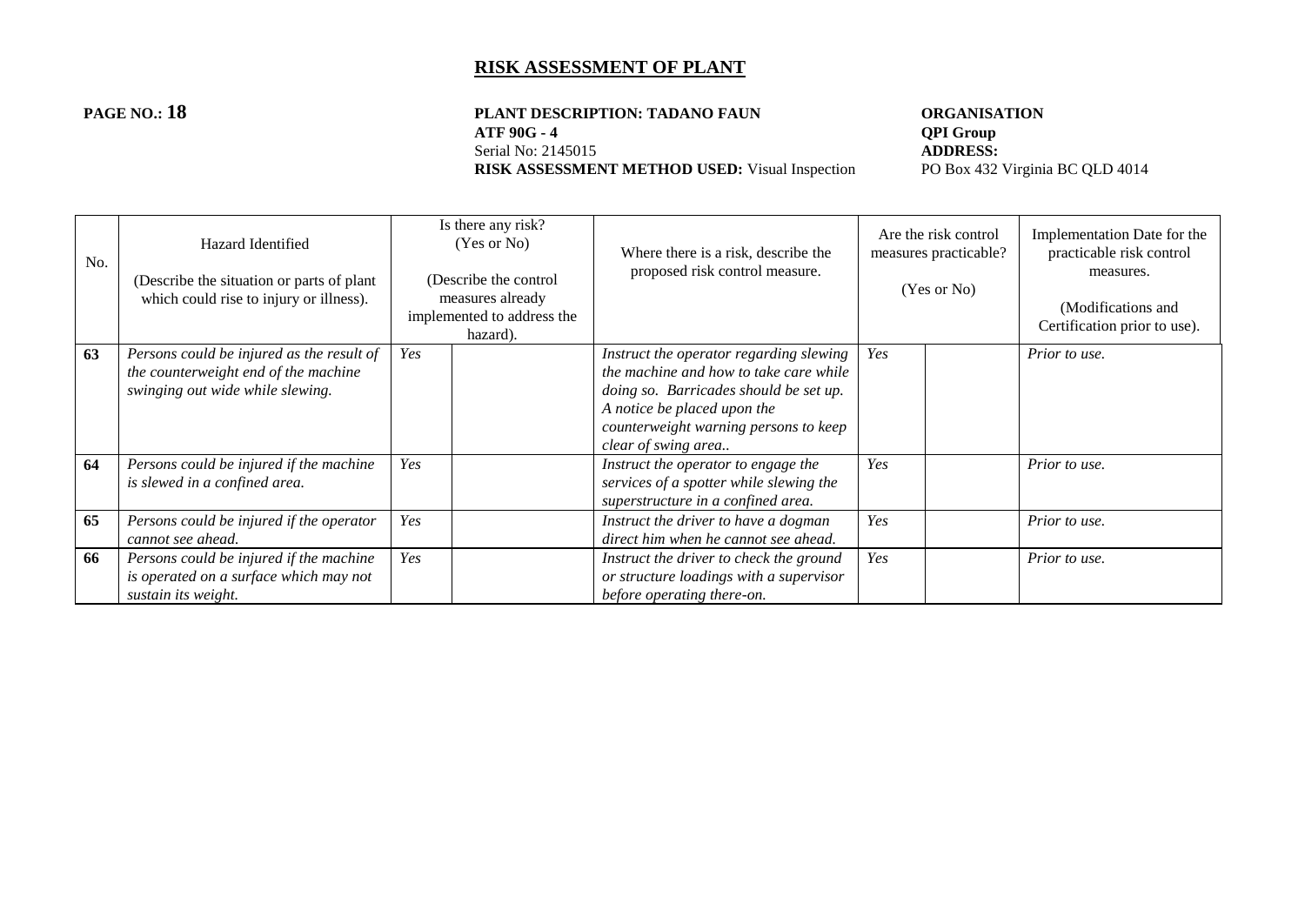#### **PAGE NO.: 19 PLANT DESCRIPTION: TADANO FAUN ORGANISATION**<br>ATF 90G - 4 **QPI Group ATF 90G - 4 QPI Group**<br>Serial No: 2145015 **ADDRESS:** Serial No: 2145015<br> **RISK ASSESSMENT METHOD USED:** Visual Inspection<br>
PO Box 432 Virginia BC QLD 4014 **RISK ASSESSMENT METHOD USED:** Visual Inspection

| No. | Hazard Identified<br>(Describe the situation or parts of plant<br>which could rise to injury or illness). |     | Is there any risk?<br>(Yes or No)<br>(Describe the control<br>measures already<br>implemented to address the<br>hazard). | Where there is a risk, describe the<br>proposed risk control measure.                                                                                                              | Are the risk control<br>measures practicable?<br>(Yes or No) |  | Implementation Date for the<br>practicable risk control<br>measures.<br>(Modifications and<br>Certification prior to use). |
|-----|-----------------------------------------------------------------------------------------------------------|-----|--------------------------------------------------------------------------------------------------------------------------|------------------------------------------------------------------------------------------------------------------------------------------------------------------------------------|--------------------------------------------------------------|--|----------------------------------------------------------------------------------------------------------------------------|
| 67  | Persons could be injured by falling<br><i>loads.</i>                                                      | Yes |                                                                                                                          | Instruct the dogman to ensure that all<br>loads are slung safely and correctly.<br>The dogman working with a mobile<br>crane must be the holder of a<br>Certificate of Competency. | Yes                                                          |  | Prior to use.                                                                                                              |
| 68  | Persons could be injured if more than<br>one crane lifts one load.                                        | Yes |                                                                                                                          | Instruct the operator that duel lifts<br>must be supervised by an engineer or a<br>competent person. Refer to AS 2550-                                                             | Yes                                                          |  | Prior to use.                                                                                                              |
| 69  | Persons could be injured if two or more<br>cranes are working together on a site.                         | Yes |                                                                                                                          | Instruct the operators to determine<br>signals for joint operations in advance<br>and to be constantly aware of each<br><i>others presence.</i>                                    | Yes                                                          |  | Prior to use.                                                                                                              |
|     |                                                                                                           |     |                                                                                                                          |                                                                                                                                                                                    |                                                              |  |                                                                                                                            |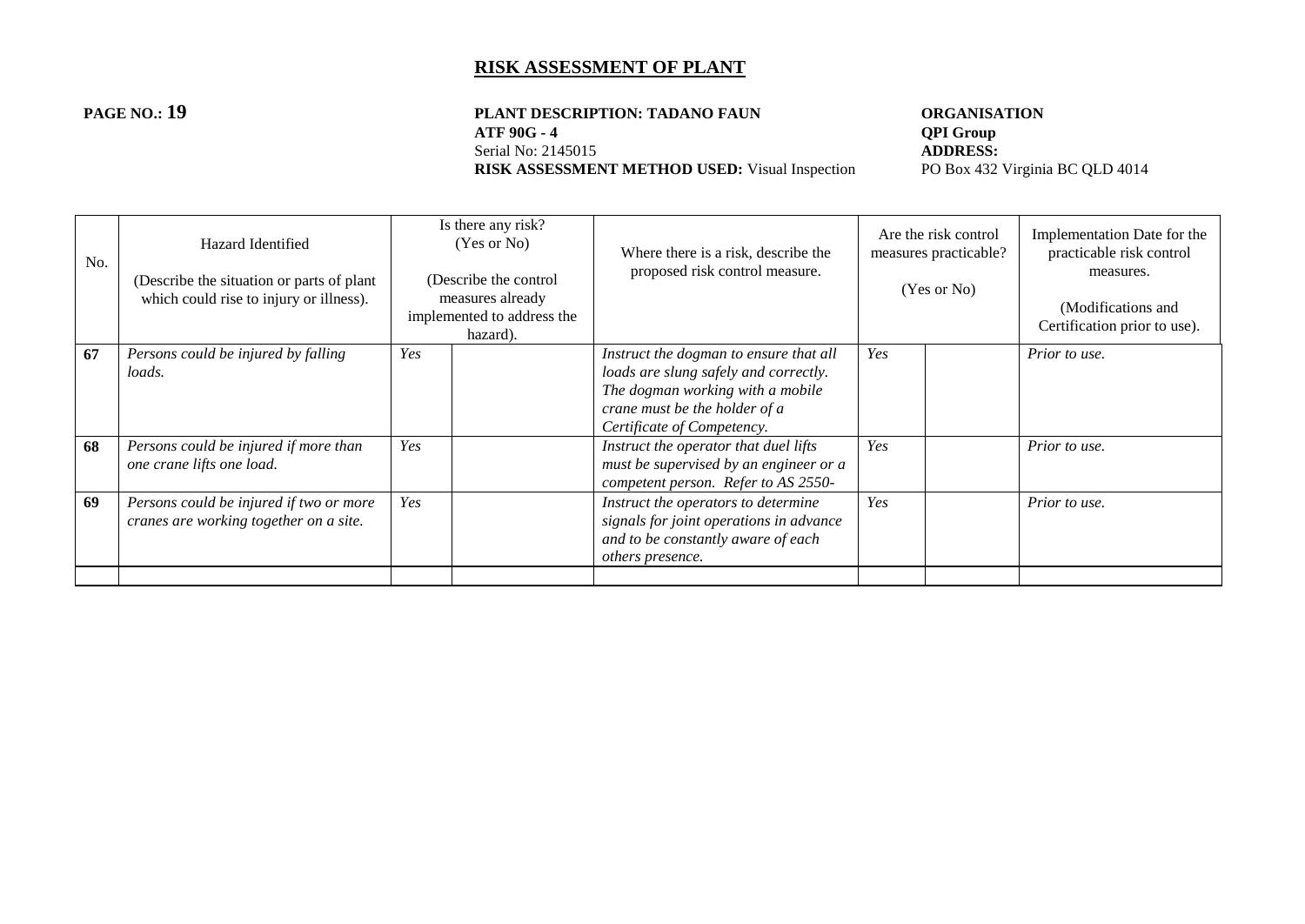#### **PAGE NO.: 20 PLANT DESCRIPTION: TADANO FAUN ORGANISATION**<br>ATF 90G - 4 **QPI Group ATF 90G - 4 QPI Group**<br>Serial No: 2145015 **ADDRESS:** Serial No: 2145015<br> **RISK ASSESSMENT METHOD USED:** Visual Inspection<br>
PO Box 432 Virginia BC QLD 4014 **RISK ASSESSMENT METHOD USED:** Visual Inspection

| No. | Hazard Identified<br>(Describe the situation or parts of plant)<br>which could rise to injury or illness). |     | Is there any risk?<br>(Yes or No)<br>(Describe the control<br>measures already<br>implemented to address the<br>hazard). | Where there is a risk, describe the<br>proposed risk control measure.                                                                                                                                          |     | Are the risk control<br>measures practicable?<br>(Yes or No) |                          | Implementation Date for the<br>practicable risk control<br>measures.<br>(Modifications and<br>Certification prior to use). |
|-----|------------------------------------------------------------------------------------------------------------|-----|--------------------------------------------------------------------------------------------------------------------------|----------------------------------------------------------------------------------------------------------------------------------------------------------------------------------------------------------------|-----|--------------------------------------------------------------|--------------------------|----------------------------------------------------------------------------------------------------------------------------|
| 70  | Persons could be injured when the<br>machine starts moving.                                                | Yes | A beacon flashing<br>device has been<br>installed on the<br>machine                                                      | The operator must be trained to look<br>carefully about before moving.                                                                                                                                         | Yes |                                                              | Prior to use.<br>supply. | Prior to                                                                                                                   |
| 71  | Persons could be injured by the machine<br>colliding with another vehicle.                                 | Yes |                                                                                                                          | The operator must be instructed to<br>drive at a safe distance from other<br>vehicles and always remain in constant<br>control.                                                                                | Yes |                                                              | Prior to use.            |                                                                                                                            |
| 72  | Persons could be injured if the machine<br>is driven up or down a ramp on an<br>angle.                     | Yes |                                                                                                                          | Instruct the operator that driving up or<br>down a ramp on an angle is prohibited.                                                                                                                             | Yes |                                                              | Prior to use.            |                                                                                                                            |
| 73  | While operating on an incline, a load<br>could tip the machine over and injure<br>persons.                 | Yes |                                                                                                                          | The operator must be instructed to<br>check the surface and use caution<br>particularly prior to elevating a load.<br>The machine is not designed to operate<br>on an incline-only upon solid level<br>ground. | Yes |                                                              | Prior to use.<br>supply. | Prior to                                                                                                                   |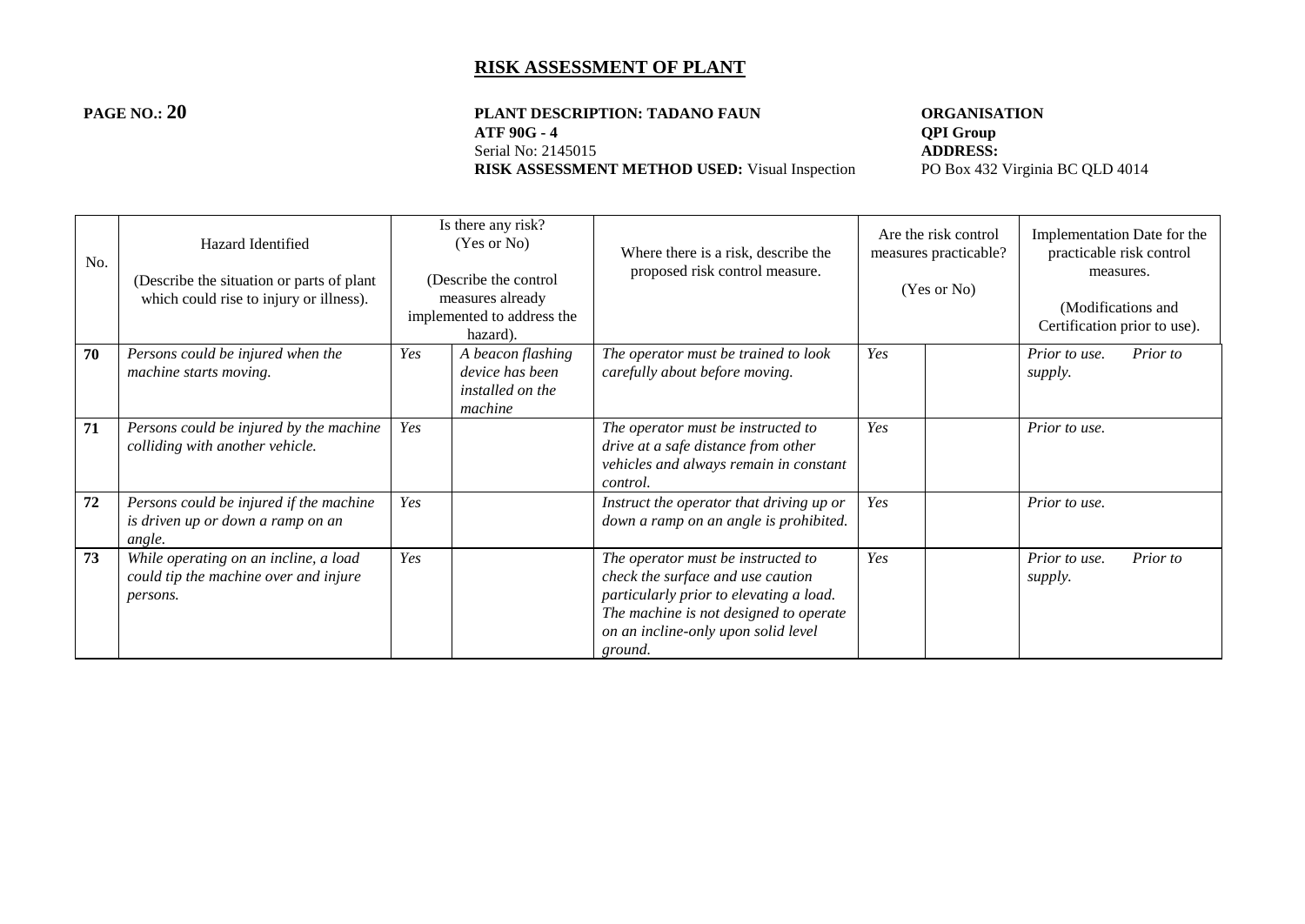#### **PAGE NO.: 21 PLANT DESCRIPTION: TADANO FAUN ORGANISATION**<br>ATF 90G - 4 **QPI Group ATF 90G - 4 QPI Group**<br>Serial No: 2145015 **ADDRESS:** Serial No: 2145015<br> **RISK ASSESSMENT METHOD USED:** Visual Inspection<br>
PO Box 432 Virginia BC QLD 4014 **RISK ASSESSMENT METHOD USED:** Visual Inspection

| No. | Hazard Identified<br>(Describe the situation or parts of plant)<br>which could rise to injury or illness). |     | Is there any risk?<br>(Yes or No)<br>(Describe the control<br>measures already<br>implemented to address the<br>hazard). | Where there is a risk, describe the<br>proposed risk control measure.                                                                                                                                                                     |     | Are the risk control<br>measures practicable?<br>(Yes or No) | Implementation Date for the<br>practicable risk control<br>measures.<br>(Modifications and<br>Certification prior to use). |
|-----|------------------------------------------------------------------------------------------------------------|-----|--------------------------------------------------------------------------------------------------------------------------|-------------------------------------------------------------------------------------------------------------------------------------------------------------------------------------------------------------------------------------------|-----|--------------------------------------------------------------|----------------------------------------------------------------------------------------------------------------------------|
| 74  | Persons could be injured while                                                                             | Yes |                                                                                                                          | Instruct the operator to refuse                                                                                                                                                                                                           | Yes |                                                              | Prior to use                                                                                                               |
|     | travelling as a passenger on the                                                                           |     |                                                                                                                          | admission to passengers on any part of                                                                                                                                                                                                    |     |                                                              |                                                                                                                            |
| 75  | machine.<br>Persons could be injured by the parked                                                         | Yes |                                                                                                                          | the machine.<br>Instruct the operator to park the                                                                                                                                                                                         | Yes |                                                              | Prior to use.                                                                                                              |
|     | machine.                                                                                                   |     |                                                                                                                          | machine without any load upon the<br>hook and its boom lowered (if possible)<br>with the slew and hoist brakes applied.<br>Turn the engine off. Remove the keys<br>from the ignition and leave the controls<br>in neutral. Lock the cabin |     |                                                              |                                                                                                                            |
| 76  | The operator could be injured due to<br>falling objects.                                                   | Yes | A totally enclosed<br>cabin with a roof<br>window made of<br>safety glass is<br>provided.                                |                                                                                                                                                                                                                                           | Yes |                                                              | Prior to supply                                                                                                            |
| 77  | The operator may be injured while<br>having part of his body outside the<br>confines of the cabin.         | Yes | Window bars have<br>been fitted                                                                                          |                                                                                                                                                                                                                                           | Yes |                                                              | Prior to supply.                                                                                                           |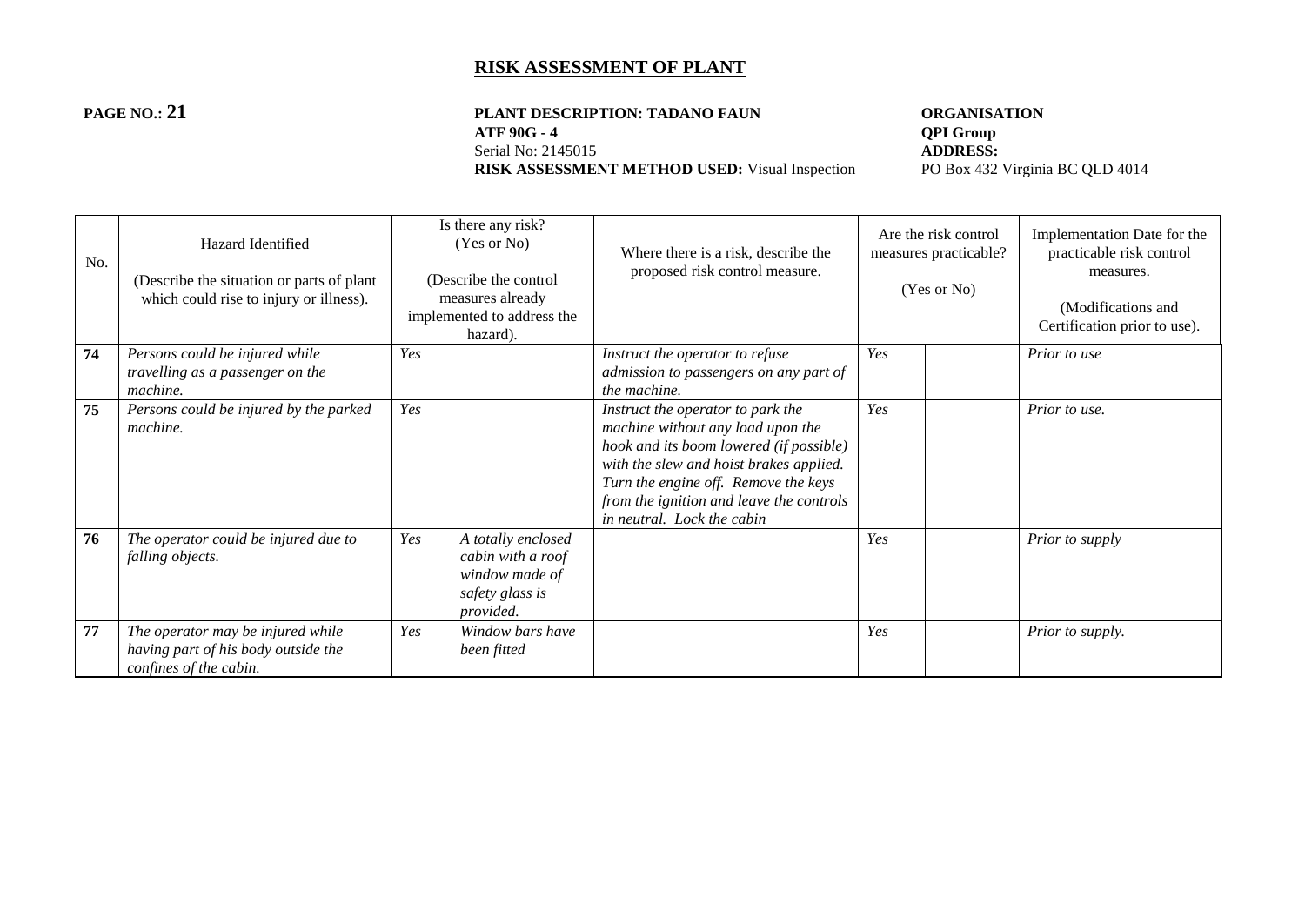#### **PAGE NO.: 22 PLANT DESCRIPTION: TADANO FAUN ORGANISATION**<br>ATF 90G - 4 **QPI Group ATF 90G - 4 QPI Group**<br>Serial No: 2145015 **ADDRESS:** Serial No: 2145015<br> **RISK ASSESSMENT METHOD USED:** Visual Inspection<br>
PO Box 432 Virginia BC QLD 4014 **RISK ASSESSMENT METHOD USED:** Visual Inspection

| No. | Hazard Identified<br>(Describe the situation or parts of plant<br>which could rise to injury or illness).                                |     | Is there any risk?<br>(Yes or No)<br>(Describe the control<br>measures already<br>implemented to address the<br>hazard). | Where there is a risk, describe the<br>proposed risk control measure.                                            | Are the risk control<br>measures practicable?<br>(Yes or No) |  | Implementation Date for the<br>practicable risk control<br>measures.<br>(Modifications and<br>Certification prior to use). |
|-----|------------------------------------------------------------------------------------------------------------------------------------------|-----|--------------------------------------------------------------------------------------------------------------------------|------------------------------------------------------------------------------------------------------------------|--------------------------------------------------------------|--|----------------------------------------------------------------------------------------------------------------------------|
| 78  | Persons could be injured if a truck that<br>is being loaded or unloaded by the crane<br>rolls away.                                      | Yes |                                                                                                                          | Instruct the operator to ensure that the<br>trucks brakes are applied and that<br>wheel blocks are in place.     | Yes                                                          |  | Prior to use.                                                                                                              |
| 79  | Persons could be injured by<br>circumstances developed when the<br>driver needs to slew or reverse in areas<br>of restricted visibility. | Yes |                                                                                                                          | Instruct the operator to use a dogman /<br>spotter when visibility is restricted.                                | Yes                                                          |  | Prior to use.                                                                                                              |
| 80  | Persons could be injured by<br>circumstances developed when the<br>driver cannot see ahead when travelling<br>up a ramp.                 | Yes |                                                                                                                          | Instruct the operator to use a dogman /<br>spotter when travelling up and down a<br>ramp or hill.                | Yes                                                          |  | Prior to use.                                                                                                              |
| 81  | Persons could be injured if the<br>operator's visibility is impaired due to<br>dirty windows.                                            | Yes | Windscreen wipers<br>have been<br>provided.                                                                              | Instruct the operator to keep the<br>windows and mirrors clean and service<br>the windscreen wipers as required. | Yes                                                          |  | Prior to supply<br>Prior to use.                                                                                           |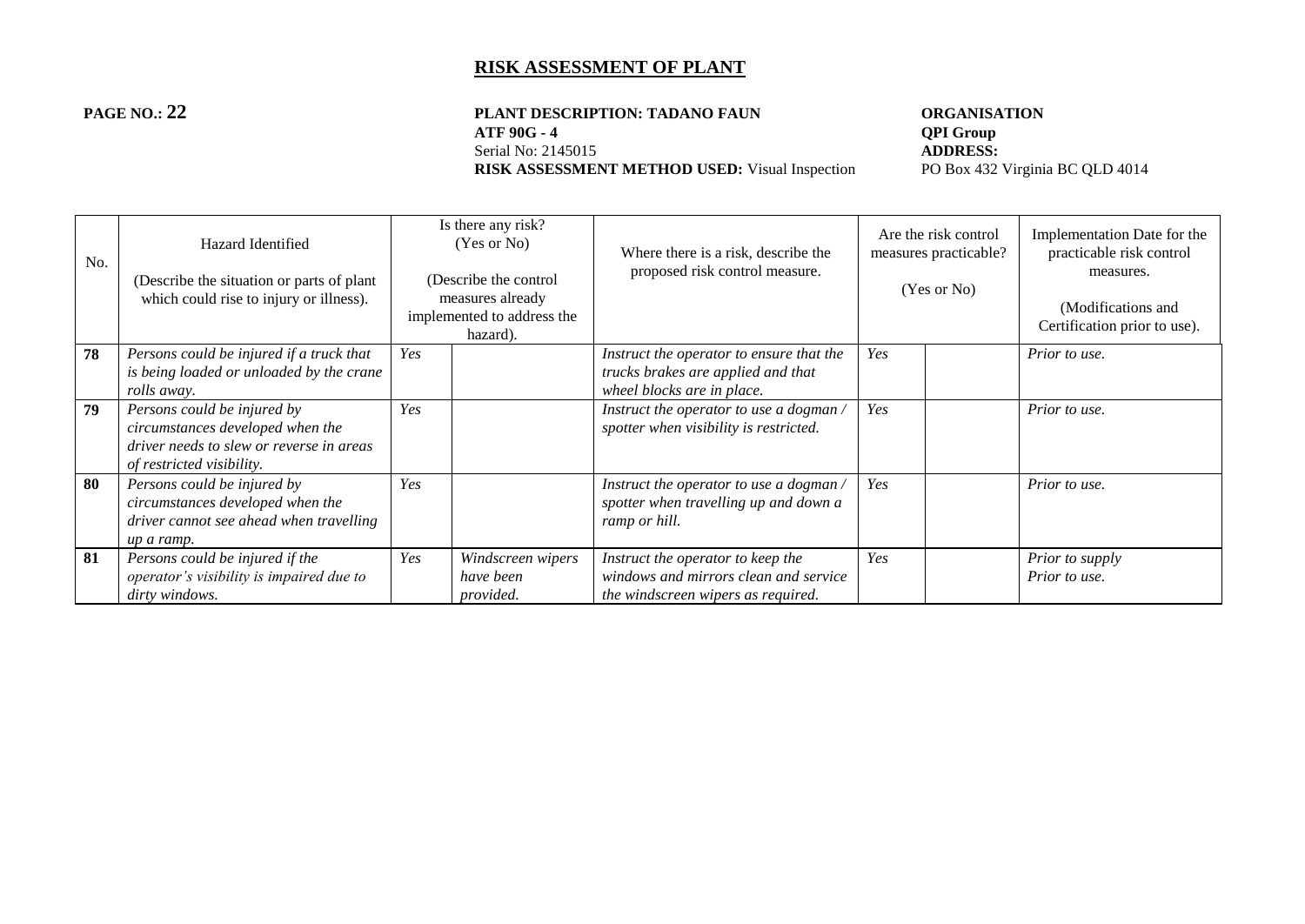# **PAGE NO.: 23 PLANT DESCRIPTION: TADANO FAUN ORGANISATION**<br>ATF 90G - 4 **OPI Group** Serial No: 2145015<br> **RISK ASSESSMENT METHOD USED:** Visual Inspection<br>
PO Box 432 Virginia BC QLD 4014 **RISK ASSESSMENT METHOD USED:** Visual Inspection

**ADDRESS:** 

| No. | Hazard Identified<br>(Describe the situation or parts of plant)<br>which could rise to injury or illness). |     | Is there any risk?<br>(Yes or No)<br>(Describe the control<br>measures already<br>implemented to address the<br>hazard). | Where there is a risk, describe the<br>proposed risk control measure.                                                                                                            |     | Are the risk control<br>measures practicable?<br>(Yes or No) | Implementation Date for the<br>practicable risk control<br>measures.<br>(Modifications and<br>Certification prior to use). |
|-----|------------------------------------------------------------------------------------------------------------|-----|--------------------------------------------------------------------------------------------------------------------------|----------------------------------------------------------------------------------------------------------------------------------------------------------------------------------|-----|--------------------------------------------------------------|----------------------------------------------------------------------------------------------------------------------------|
| 82  | Persons could be injured by the machine<br>when it is operating on a public road.                          | Yes |                                                                                                                          | Instruct the operator to ensure that the<br>barricades and/ or a flagman is<br>present.                                                                                          | Yes |                                                              | Prior to use.                                                                                                              |
| 83  | Persons could be entangled in<br>unguarded drives.                                                         | Yes | Open drives are<br>adequately guarded<br>within the<br>machinery house.                                                  |                                                                                                                                                                                  | Yes |                                                              | Prior to supply.                                                                                                           |
| 84  | Persons could be injured if a part of the<br>machinery becomes disassembled.                               | Yes | The machinery<br>house has lockable<br><i>doors.</i>                                                                     | Instruct the driver to ensure that all<br>machine guards are in place and the<br>machinery house doors are closed and<br>locked before starting the engine.                      | Yes |                                                              | Prior<br>Prior to use.<br>to supply.                                                                                       |
| 85  | Persons could be crushed by the boom<br>and or jib dropping during maintenance.                            | Yes |                                                                                                                          | Means to be provided to safely prop up<br>the boom and/or jib while repairs or<br>maintenance is being carried out. See<br>the manual for the manufacturer's<br>recommendations. | Yes |                                                              | Prior to use.                                                                                                              |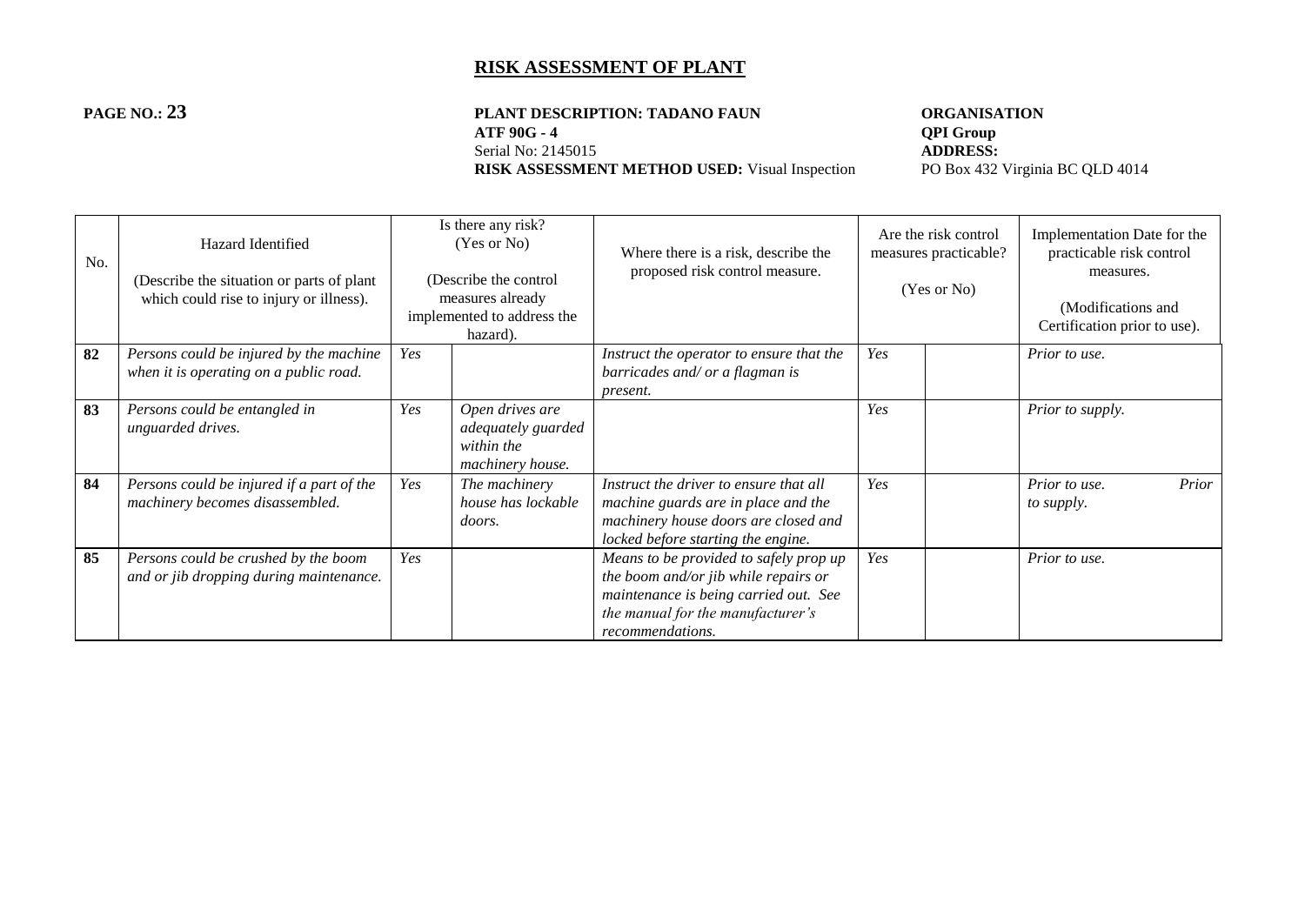#### **PAGE NO.: 24 PLANT DESCRIPTION: TADANO FAUN ORGANISATION**<br>ATF 90G - 4 **QPI Group ATF 90G - 4 QPI Group**<br>Serial No: 2145015 **ADDRESS:** Serial No: 2145015<br> **RISK ASSESSMENT METHOD USED:** Visual Inspection<br>
PO Box 432 Virginia BC QLD 4014 **RISK ASSESSMENT METHOD USED:** Visual Inspection

| No. | Hazard Identified<br>(Describe the situation or parts of plant)<br>which could rise to injury or illness).                       |     | Is there any risk?<br>(Yes or No)<br>(Describe the control<br>measures already<br>implemented to address the<br>hazard). | Where there is a risk, describe the<br>proposed risk control measure.                                                                                               | Are the risk control<br>measures practicable?<br>(Yes or No) |  | Implementation Date for the<br>practicable risk control<br>measures.<br>(Modifications and<br>Certification prior to use). |
|-----|----------------------------------------------------------------------------------------------------------------------------------|-----|--------------------------------------------------------------------------------------------------------------------------|---------------------------------------------------------------------------------------------------------------------------------------------------------------------|--------------------------------------------------------------|--|----------------------------------------------------------------------------------------------------------------------------|
| 86  | Persons could be injured if tools or<br>other items are left in the cabin and foul<br>access to the action of specific controls. | Yes |                                                                                                                          | Instruct the operator to ensure that the<br>cabin is clean and tidy and any tools or<br>other items are properly stored.                                            | Yes                                                          |  | Prior to use.                                                                                                              |
| 87  | Persons could be injured if the operator<br>cannot reach or has no access to all<br>controls.                                    | Yes |                                                                                                                          | Instruct the operator to correctly adjust<br>the seat prior to commencing work.                                                                                     | Yes                                                          |  | Prior to use.                                                                                                              |
| 88  | The operator could be ergonomically<br>injured if the seat provided is<br><i>unsatisfactory.</i>                                 | Yes |                                                                                                                          | The operator's seat has been inspected<br>and is in a satisfactory ergonomic<br>condition.                                                                          | Yes                                                          |  | Prior to supply.                                                                                                           |
| 89  | Persons could be injured while<br>departing the cabin of the machine while<br><i>it is in motion.</i>                            | Yes |                                                                                                                          | Instruct the operator not to jump from<br>the cabin and to use the stepping<br>facilities provided. Steps and hand<br>holds must be kept clear of oil, mud,<br>etc. | Yes                                                          |  | Prior to use.                                                                                                              |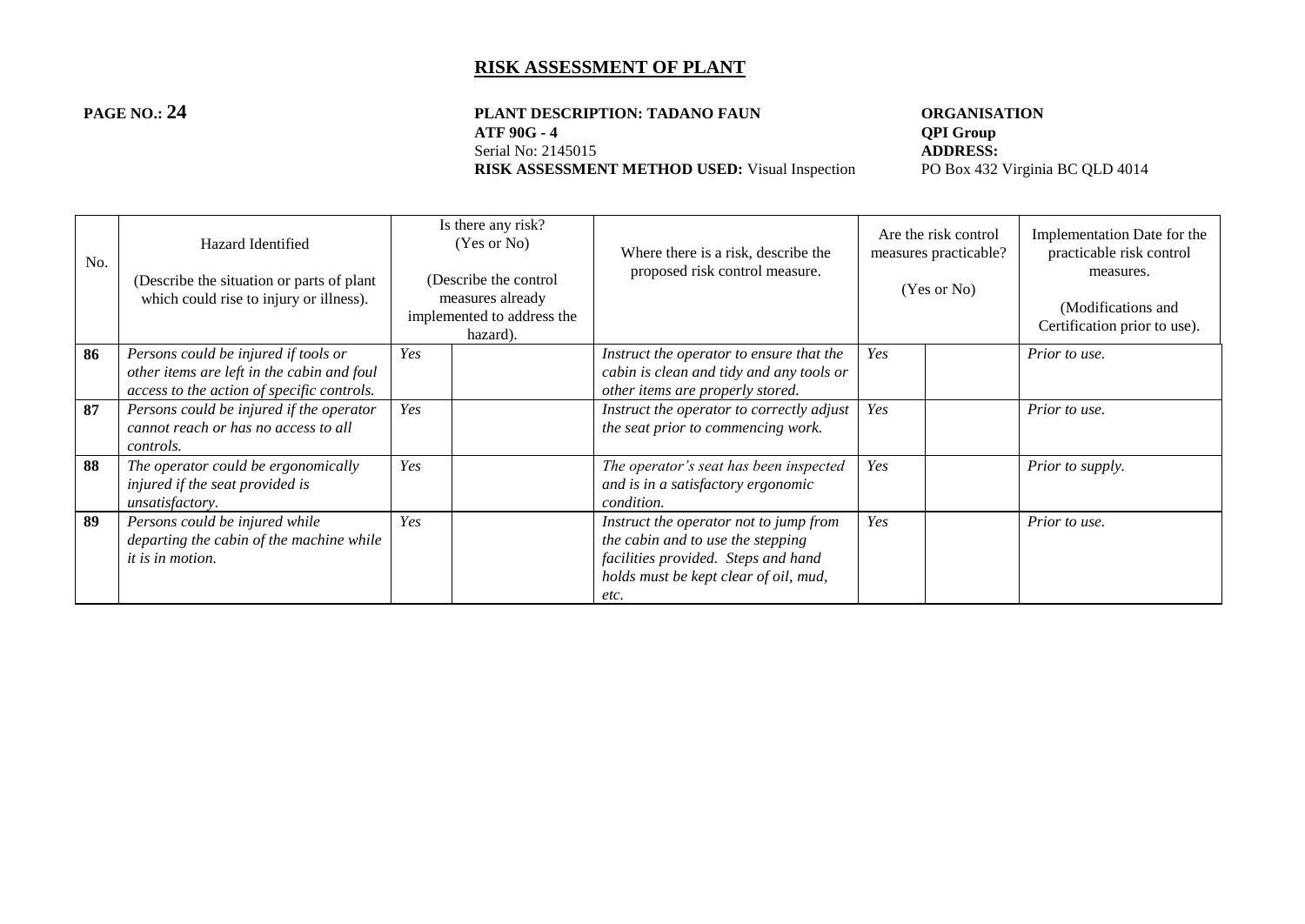#### **PAGE NO.: 25 PLANT DESCRIPTION: TADANO FAUN ORGANISATION**<br>ATF 90G - 4 **QPI Group ATF 90G - 4 QPI Group**<br>Serial No: 2145015 **ADDRESS:** Serial No: 2145015<br> **RISK ASSESSMENT METHOD USED:** Visual Inspection<br>
PO Box 432 Virginia BC QLD 4014 **RISK ASSESSMENT METHOD USED:** Visual Inspection

| No. | Hazard Identified<br>(Describe the situation or parts of plant)<br>which could rise to injury or illness). |     | Is there any risk?<br>(Yes or No)<br>(Describe the control<br>measures already<br>implemented to address the<br>hazard). | Where there is a risk, describe the<br>proposed risk control measure.                                                                                                                          | Are the risk control<br>measures practicable?<br>(Yes or No) |  | Implementation Date for the<br>practicable risk control<br>measures.<br>(Modifications and<br>Certification prior to use). |
|-----|------------------------------------------------------------------------------------------------------------|-----|--------------------------------------------------------------------------------------------------------------------------|------------------------------------------------------------------------------------------------------------------------------------------------------------------------------------------------|--------------------------------------------------------------|--|----------------------------------------------------------------------------------------------------------------------------|
| 90  | Persons could be injured while<br>departing the cabin of the machine while<br>it is in motion.             | Yes |                                                                                                                          | Instruct the driver not to permit<br>passengers and to ensure the machine<br>is stationary before departing the<br>cabin.                                                                      | Yes                                                          |  | Prior to use.                                                                                                              |
| 91  | Persons could be injured if the operator<br>is unfamiliar with the area where he is<br><i>working.</i>     | Yes |                                                                                                                          | Instruct the operator regarding the<br>surroundings where the machine is set<br>up for operation.                                                                                              | Yes                                                          |  | Prior to use.                                                                                                              |
| 92  | Persons could be injured if unauthorised<br>persons, equipment or vehicles move<br>into the working area.  | Yes |                                                                                                                          | Instruct the operator to ensure that the<br>machines working area is either<br>barricaded or some method of control<br>is provided to prevent the entry of<br>unauthorised persons or objects. | Yes                                                          |  | Prior to use.                                                                                                              |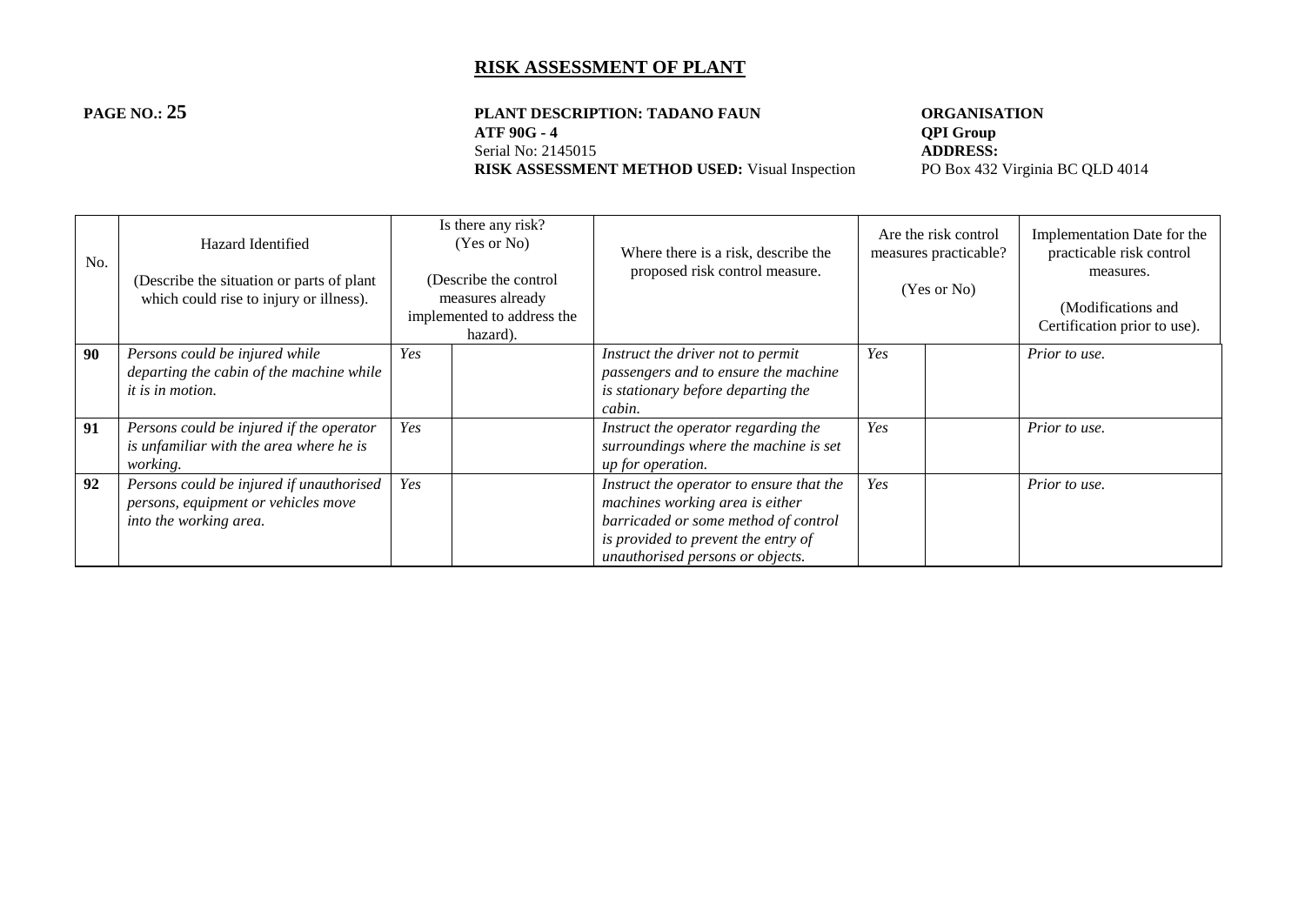# **PAGE NO.: 26 PLANT DESCRIPTION: TADANO FAUN ORGANISATION**<br>ATF 90G - 4 **OPI Group** Serial No: 2145015<br> **RISK ASSESSMENT METHOD USED:** Visual Inspection<br>
PO Box 432 Virginia BC QLD 4014 **RISK ASSESSMENT METHOD USED:** Visual Inspection

**ADDRESS:** 

| No. | Hazard Identified<br>(Describe the situation or parts of plant)<br>which could rise to injury or illness).                                                               |     | Is there any risk?<br>(Yes or No)<br>(Describe the control<br>measures already<br>implemented to address the<br>hazard). | Where there is a risk, describe the<br>proposed risk control measure.                                                                                                                                                              | Are the risk control<br>measures practicable?<br>(Yes or No) |  | Implementation Date for the<br>practicable risk control<br>measures.<br>(Modifications and<br>Certification prior to use). |
|-----|--------------------------------------------------------------------------------------------------------------------------------------------------------------------------|-----|--------------------------------------------------------------------------------------------------------------------------|------------------------------------------------------------------------------------------------------------------------------------------------------------------------------------------------------------------------------------|--------------------------------------------------------------|--|----------------------------------------------------------------------------------------------------------------------------|
| 93  | Persons could be injured if the machine<br>is operating in close proximity to<br>overhead powerlines.                                                                    | Yes | A spotter shall be<br>used in accordance<br>with the guidelines<br>laid down by the<br>Chief Electrical<br>Inspector.    | Instruct the operator to request his<br>supervisor to establish the voltage and<br>arrange for protective devices such as<br>tubular coverings and warning signs to<br>be provided/alternatively having the<br>power disconnected. | Yes                                                          |  | Prior to use.                                                                                                              |
| 94  | Persons could be injured if the load or<br>the jib or the boom fouls overhead<br><i>installations.</i>                                                                   | Yes |                                                                                                                          | Instruct the operator to familiarise<br>himself with overhead installations in<br>the workplace and to travel with the<br>boom as low as possible when<br>necessary.                                                               | Yes                                                          |  | Prior to use.                                                                                                              |
| 95  | The operator could be injured by the<br>machine being set up in close proximity<br>to high-power electromagnetic wave<br>emitters e.g. radio television<br>transmitters. | Yes |                                                                                                                          | Instruct the operator to ensure that his<br>supervisor contacts the relevant<br>authority or company and established<br>safety before commencing work.                                                                             | Yes                                                          |  | Prior to use.                                                                                                              |
| 96  | Persons could be injured by a lightening<br>strike.                                                                                                                      | Yes |                                                                                                                          | The operator must be instructed to get<br>out of the machine and keep away from<br>it if thunder/lightning clouds approach<br>the work area.                                                                                       | Yes                                                          |  | Prior to use.                                                                                                              |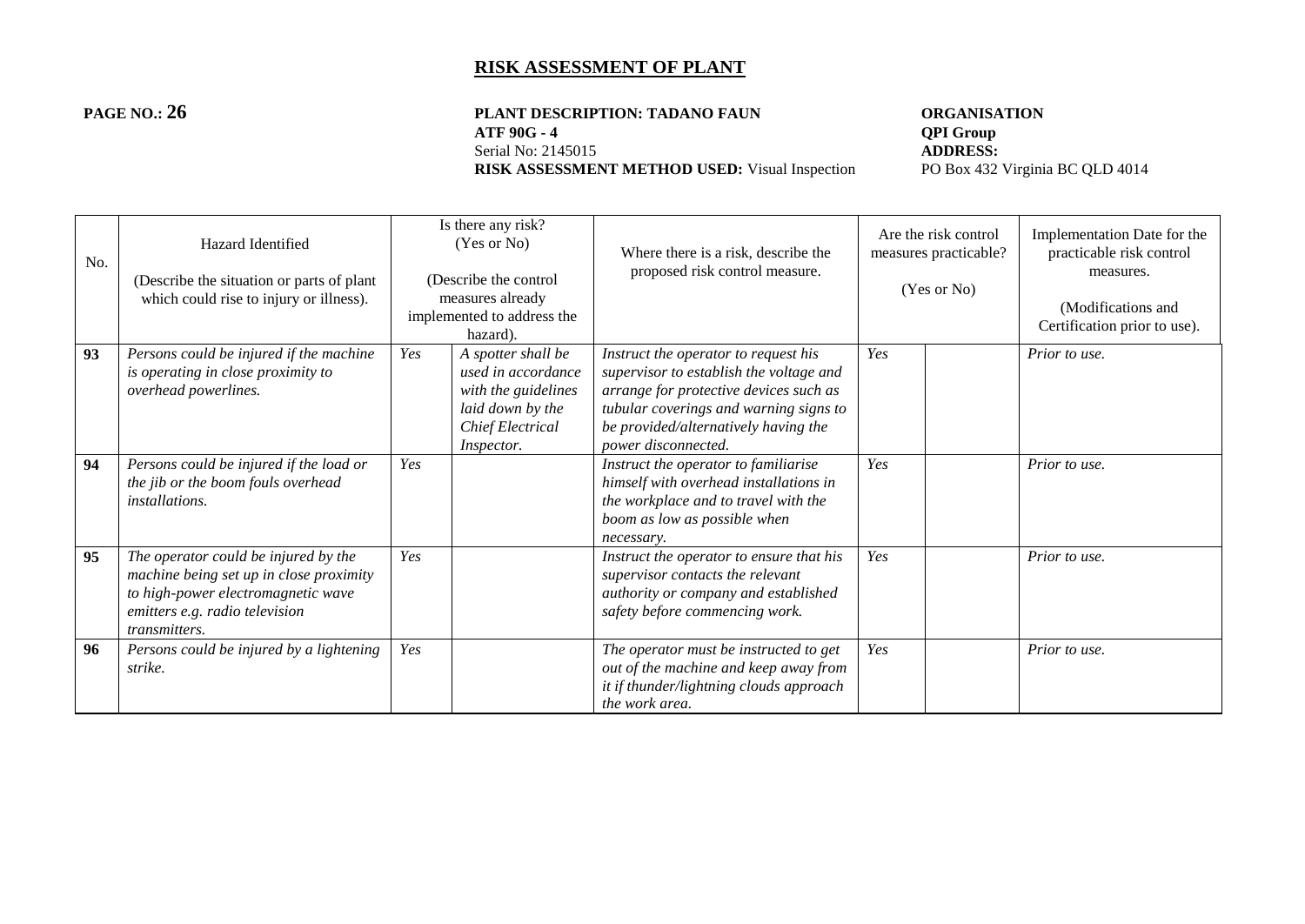#### **PAGE NO.: 27 PLANT DESCRIPTION: TADANO FAUN ORGANISATION**<br>ATF 90G - 4 **QPI Group ATF 90G - 4 QPI Group**<br>Serial No: 2145015 **ADDRESS:** Serial No: 2145015<br> **RISK ASSESSMENT METHOD USED:** Visual Inspection<br>
PO Box 432 Virginia BC QLD 4014 **RISK ASSESSMENT METHOD USED:** Visual Inspection

| No.        | Hazard Identified<br>(Describe the situation or parts of plant)<br>which could rise to injury or illness). |     | Is there any risk?<br>(Yes or No)<br>(Describe the control<br>measures already<br>implemented to address the<br>hazard).      | Where there is a risk, describe the<br>proposed risk control measure.                                                                    | Are the risk control<br>measures practicable?<br>(Yes or No) |  | Implementation Date for the<br>practicable risk control<br>measures.<br>(Modifications and<br>Certification prior to use). |
|------------|------------------------------------------------------------------------------------------------------------|-----|-------------------------------------------------------------------------------------------------------------------------------|------------------------------------------------------------------------------------------------------------------------------------------|--------------------------------------------------------------|--|----------------------------------------------------------------------------------------------------------------------------|
| 97         | Persons could be injured in a work box.                                                                    | Yes |                                                                                                                               | A properly designed work box should<br>be used and all guidelines set out for its<br>safe in AS 1418                                     | Yes                                                          |  | Prior to use.                                                                                                              |
| 98         | Persons could be injured if the machine<br>makes contact with live electrical<br><i>conductors.</i>        | Yes | A spotter should be<br>used in accordance<br>with the guidelines<br>laid down by the<br>Chief Electrical<br><i>Inspector.</i> | Warning Notices should be provided in<br>the operators' cabin. The operator<br>should be instructed not to operate<br>near "live" wires. | Yes                                                          |  | Prior to supply.                                                                                                           |
| 99         | Persons could be injured if the crane is<br>used to drag a load by raising the boom.                       | Yes |                                                                                                                               | Instruct the operator to ensure that the<br>hoist rope remains vertical at all times.                                                    | Yes                                                          |  | Prior to use.                                                                                                              |
| <b>100</b> | Persons could be injured if the crane is<br>used to move or drag a load by slewing<br>the crane.           | Yes |                                                                                                                               | Instruct the operator to ensure that the<br>hoist rope remains vertical at all times.                                                    | Yes                                                          |  | Prior to use.                                                                                                              |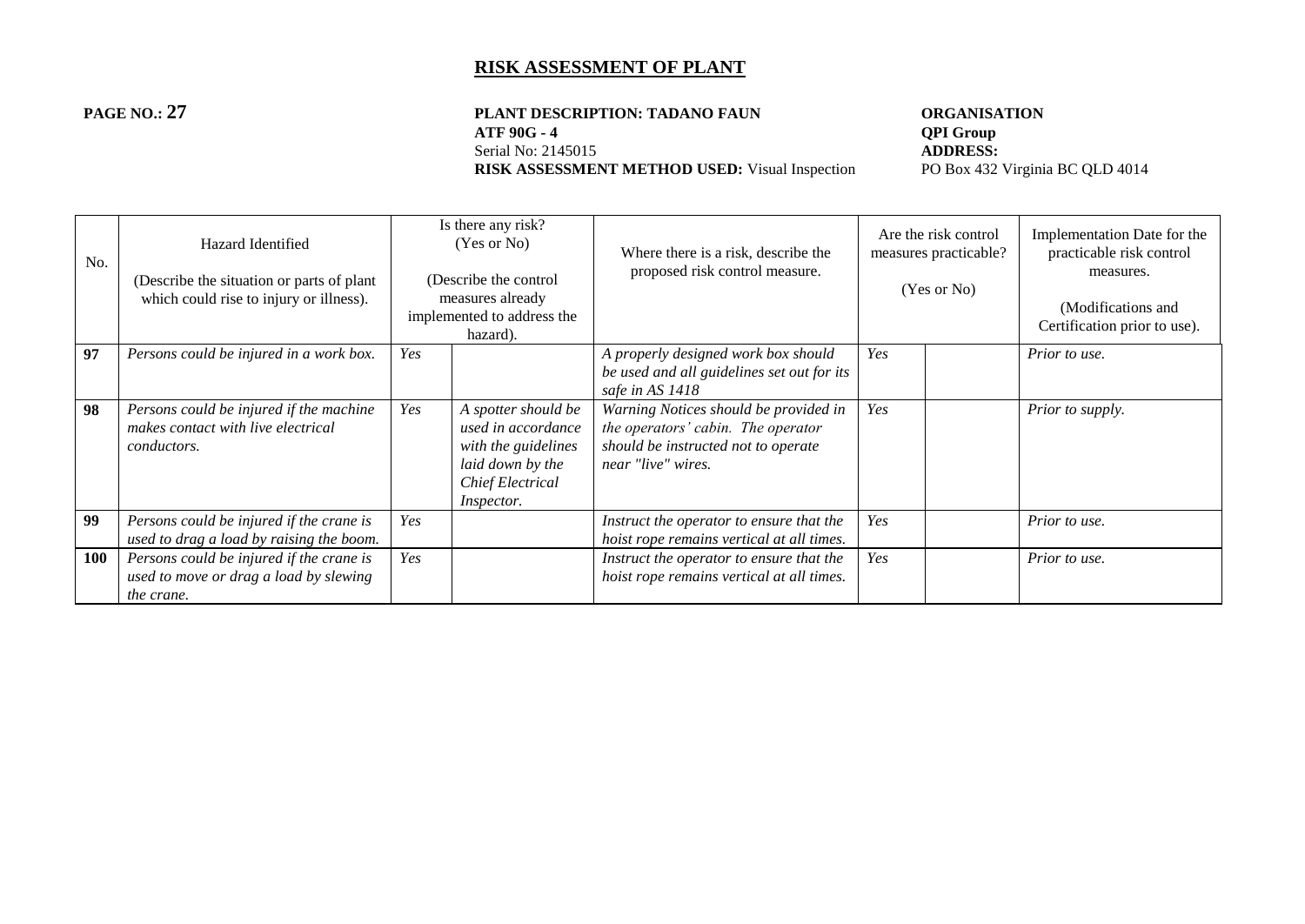#### **PAGE NO.: 28 PLANT DESCRIPTION: TADANO FAUN ORGANISATION**<br>ATF 90G - 4 **QPI Group ATF 90G - 4 QPI Group**<br>Serial No: 2145015 **ADDRESS:** Serial No: 2145015<br> **RISK ASSESSMENT METHOD USED:** Visual Inspection<br>
PO Box 432 Virginia BC QLD 4014 **RISK ASSESSMENT METHOD USED:** Visual Inspection

| No. | Hazard Identified<br>(Describe the situation or parts of plant)<br>which could rise to injury or illness).           |     | Is there any risk?<br>(Yes or No)<br>(Describe the control<br>measures already<br>implemented to address the<br>hazard). | Where there is a risk, describe the<br>proposed risk control measure.                                                    | Are the risk control<br>measures practicable?<br>(Yes or No) |  | Implementation Date for the<br>practicable risk control<br>measures.<br>(Modifications and<br>Certification prior to use). |
|-----|----------------------------------------------------------------------------------------------------------------------|-----|--------------------------------------------------------------------------------------------------------------------------|--------------------------------------------------------------------------------------------------------------------------|--------------------------------------------------------------|--|----------------------------------------------------------------------------------------------------------------------------|
| 101 | Persons could be injured if the<br>operator's vision is impaired by sunlight<br>or bright lights in close proximity. | Yes |                                                                                                                          | Instruct the operator to wear<br>sunglasses or other form of suitable eye<br>protection                                  | Yes                                                          |  | Prior to use.                                                                                                              |
| 102 | Persons could be injured if the operator<br>is distracted from noise.                                                | Yes |                                                                                                                          | Instruct the operator to wear ear muffs<br>or some other form of suitable ear<br><i>protection.</i>                      | Yes                                                          |  | Prior to use.                                                                                                              |
| 103 | The crane operator and dogman may be<br>injured by not being visible whilst out of<br>the crane cabin.               | Yes |                                                                                                                          | Instruct the operator and the dogman<br>to wear a bright hazard designed vest<br>or some other form of suitable garment. | Yes                                                          |  | Prior to use.                                                                                                              |
| 104 | Personnel could have their hands<br>injured while carrying out tasks upon<br><i>the crane e.g. reeving.</i>          | Yes |                                                                                                                          | Instruct these personnel to obtain and<br>wear suitable gloves/personal<br>protective equipment.                         | Yes                                                          |  | Prior to use.                                                                                                              |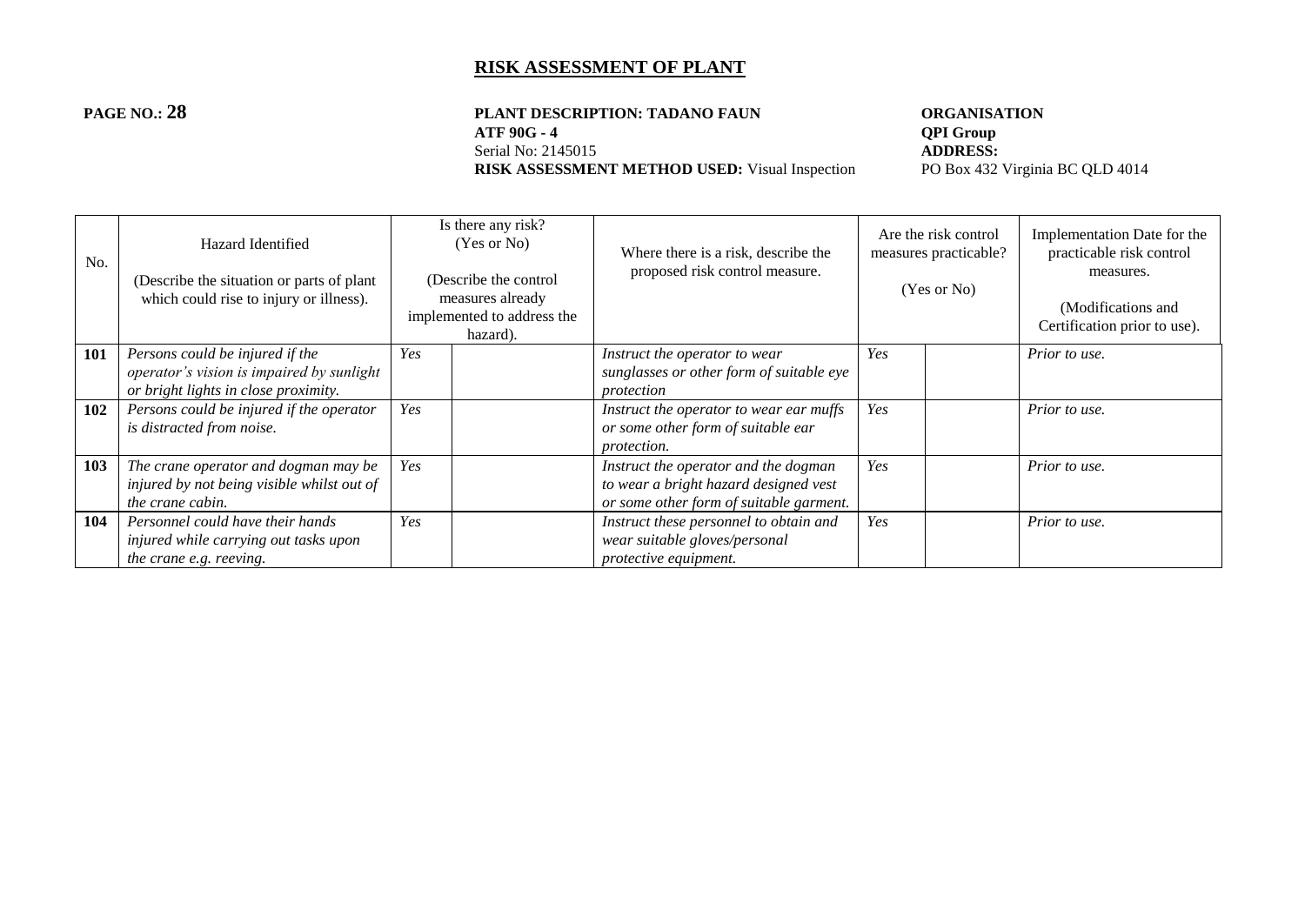#### **PAGE NO.: 29 PLANT DESCRIPTION: TADANO FAUN ORGANISATION**<br>ATF 90G - 4 **QPI Group ATF 90G - 4 QPI Group**<br>Serial No: 2145015 **ADDRESS:** Serial No: 2145015<br> **RISK ASSESSMENT METHOD USED:** Visual Inspection<br>
PO Box 432 Virginia BC QLD 4014 **RISK ASSESSMENT METHOD USED:** Visual Inspection

| No. | Hazard Identified<br>(Describe the situation or parts of plant)<br>which could rise to injury or illness).                                                        |     | Is there any risk?<br>(Yes or No)<br>(Describe the control<br>measures already<br>implemented to address the<br>hazard). | Where there is a risk, describe the<br>proposed risk control measure.                                                                                                                         | Are the risk control<br>measures practicable?<br>(Yes or No) |  | Implementation Date for the<br>practicable risk control<br>measures.<br>(Modifications and<br>Certification prior to use). |
|-----|-------------------------------------------------------------------------------------------------------------------------------------------------------------------|-----|--------------------------------------------------------------------------------------------------------------------------|-----------------------------------------------------------------------------------------------------------------------------------------------------------------------------------------------|--------------------------------------------------------------|--|----------------------------------------------------------------------------------------------------------------------------|
| 105 | The crane driver or dogman may be<br>struck on the head while out of the crane<br>cabin.                                                                          | Yes |                                                                                                                          | Instruct the operator and the dogman<br>to wear a safety helmet while absent<br>from the crane cabin.                                                                                         | Yes                                                          |  | Prior to use.                                                                                                              |
| 106 | Persons could be injured if the crane<br>travelled over unsubstantial ground or<br>near the edge of a ditch or some other<br>form of hollow, a gap or excavation. | Yes |                                                                                                                          | Instruct the operator to be guided by a<br>dogman while travelling. Enquiries<br>should be made to a supervisor or<br>engineer regarding the condition of the<br>machines supporting surface. | Yes                                                          |  | Prior to use.                                                                                                              |
| 107 | Persons could be injured if the crane is<br>travelled in areas where space is limited<br>on rough ground and slopes.                                              | Yes |                                                                                                                          | Instruct the operator to be guided by a<br>dogman and to travel carefully and<br>slowly.                                                                                                      | Yes                                                          |  | Prior to use.                                                                                                              |
| 108 | Persons could be injured if the operator<br>does not understand the correct control<br>settings for travelling the crane on<br>public roadways.                   | Yes | Refer operations<br>manual                                                                                               | Instruct the operator to read and fully<br>understand the content of the<br>instructions prior to any travel<br>operation from the lower chassis cabin.                                       | Yes                                                          |  | Prior to use.                                                                                                              |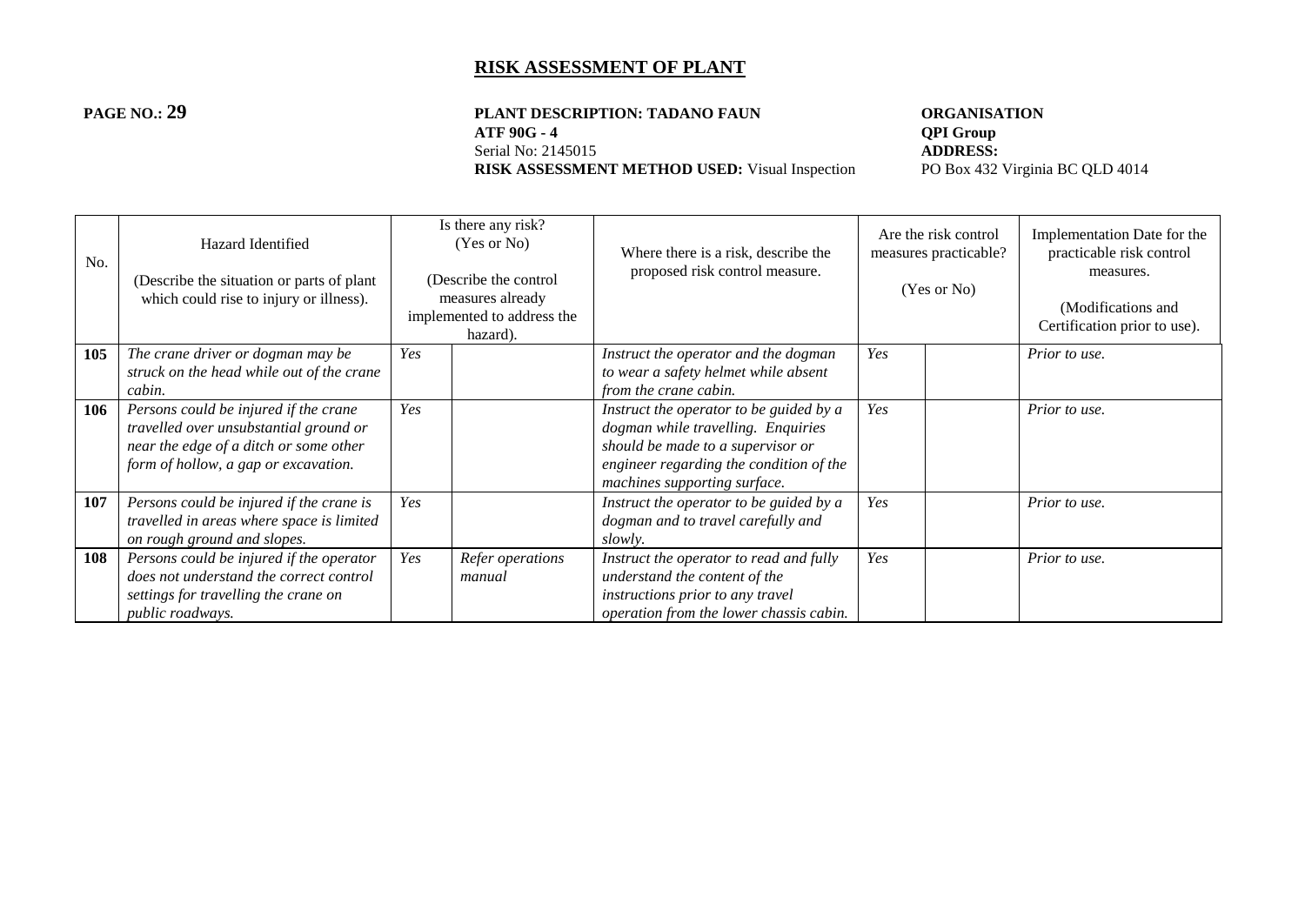# **PAGE NO.: 30 PLANT DESCRIPTION: TADANO FAUN ORGANISATION**<br>ATF 90G - 4 **OPI Group** Serial No: 2145015<br> **RISK ASSESSMENT METHOD USED:** Visual Inspection<br>
PO Box 432 Virginia BC QLD 4014 **RISK ASSESSMENT METHOD USED:** Visual Inspection

**ADDRESS:** 

| No. | Hazard Identified<br>(Describe the situation or parts of plant)<br>which could rise to injury or illness).                                      |     | Is there any risk?<br>(Yes or No)<br>(Describe the control<br>measures already<br>implemented to address the<br>hazard). | Where there is a risk, describe the<br>proposed risk control measure.                                                                                                                                            |     | Are the risk control<br>measures practicable?<br>(Yes or No) | Implementation Date for the<br>practicable risk control<br>measures.<br>(Modifications and<br>Certification prior to use). |
|-----|-------------------------------------------------------------------------------------------------------------------------------------------------|-----|--------------------------------------------------------------------------------------------------------------------------|------------------------------------------------------------------------------------------------------------------------------------------------------------------------------------------------------------------|-----|--------------------------------------------------------------|----------------------------------------------------------------------------------------------------------------------------|
| 109 | Persons could be injured if the operator<br>does not understand the correct control<br>settings for travelling the crane on<br>workplace sites. | Yes | Refer operations<br>manual                                                                                               | Instruct the operator to read and fully<br>understand the content of the<br>instructions prior to any travel<br>operation from the lower chassis cabin.                                                          | Yes |                                                              | Prior to use.                                                                                                              |
| 110 | N/A                                                                                                                                             | N/A | N/A                                                                                                                      | N/A                                                                                                                                                                                                              | N/A | N/A                                                          | N/A                                                                                                                        |
| 111 | Persons could be injured if the machine<br>exceeds working radius.                                                                              | Yes |                                                                                                                          | Instruct the operator to never exceed<br>working radius.<br>All work must be carried out within the<br>range of the rated load chart supplied<br>with the machine regardless of the<br>length of boom installed. | Yes |                                                              | Prior to use.                                                                                                              |
| 112 | Persons could be injured if the operator<br>disturbs adjustments of any hydraulic<br>component.                                                 | Yes |                                                                                                                          | Instruct the operator that only trained<br>and skilled mechanical personnel with<br>an understanding of the machine may<br>carry out adjustments to the hydraulic<br>components of the unit.                     | Yes |                                                              | Prior to use.                                                                                                              |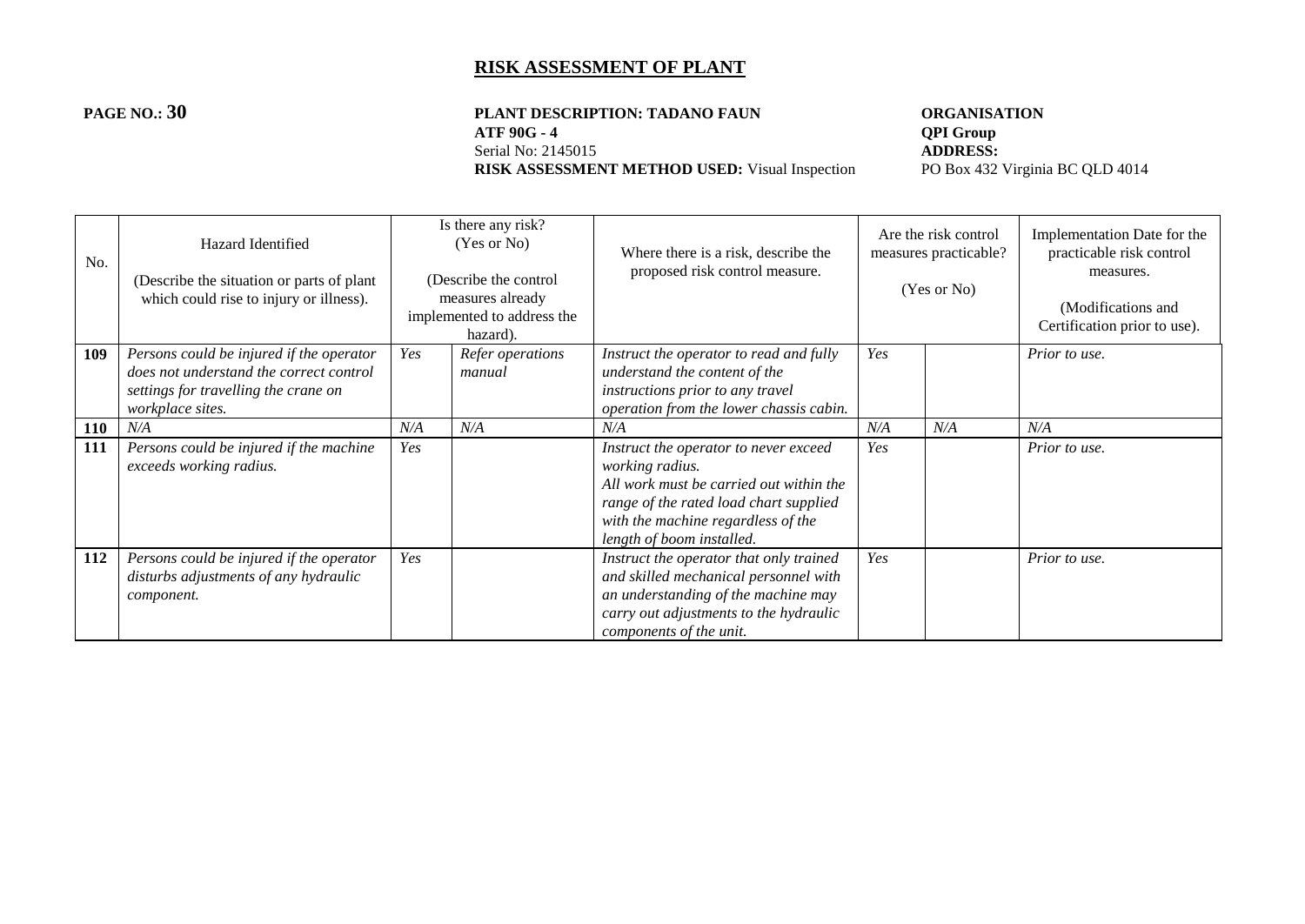#### **PAGE NO.: 31 PLANT DESCRIPTION: TADANO FAUN ORGANISATION**<br>ATF 90G - 4 **QPI** Group **ATF 90G - 4 QPI Group**<br>Serial No: 2145015 **ADDRESS:** Serial No: 2145015<br> **RISK ASSESSMENT METHOD USED:** Visual Inspection<br>
PO Box 432 Virginia BC QLD 4014 **RISK ASSESSMENT METHOD USED:** Visual Inspection

| No. | Hazard Identified<br>(Describe the situation or parts of plant)<br>which could rise to injury or illness).                   |     | Is there any risk?<br>(Yes or No)<br>(Describe the control<br>measures already<br>implemented to address the<br>hazard). | Where there is a risk, describe the<br>proposed risk control measure.                                                                                                                      | Are the risk control<br>measures practicable?<br>(Yes or No) |     | Implementation Date for the<br>practicable risk control<br>measures.<br>(Modifications and<br>Certification prior to use). |
|-----|------------------------------------------------------------------------------------------------------------------------------|-----|--------------------------------------------------------------------------------------------------------------------------|--------------------------------------------------------------------------------------------------------------------------------------------------------------------------------------------|--------------------------------------------------------------|-----|----------------------------------------------------------------------------------------------------------------------------|
| 113 | Persons could be injured if the machine<br>is being repaired, maintained or<br>serviced on an incline.                       | Yes |                                                                                                                          | Instruct the driver that the machine<br>should be set up on firm level ground<br>for service and general maintenance.<br>Should this not be practical as in the                            | Yes                                                          |     | Prior to use.                                                                                                              |
|     |                                                                                                                              |     |                                                                                                                          | case of a repair the crane must be<br>adequately chocked.                                                                                                                                  |                                                              |     |                                                                                                                            |
| 114 | N/A                                                                                                                          | N/A | N/A                                                                                                                      | N/A                                                                                                                                                                                        | N/A                                                          | N/A | N/A                                                                                                                        |
| 115 | Persons could be injured if repairs,<br>maintenance or service is carried out on<br>the machine while the engine is running. | Yes |                                                                                                                          | Instruct the operator to stop the engine<br>prior to any work being commenced on<br>the machine. A notice should be put in<br>place advising that the crane is under<br>repair or service. | Yes                                                          |     | Prior to use.                                                                                                              |
| 116 | Persons could be injured while being<br>under the crane boom while work is<br>being carried out on the machine.              | Yes |                                                                                                                          | Instruct the operator to ensure that no<br>persons go under the crane boom or jib<br>while work is being carried out to the<br>crane.                                                      | Yes                                                          |     | Prior to use.                                                                                                              |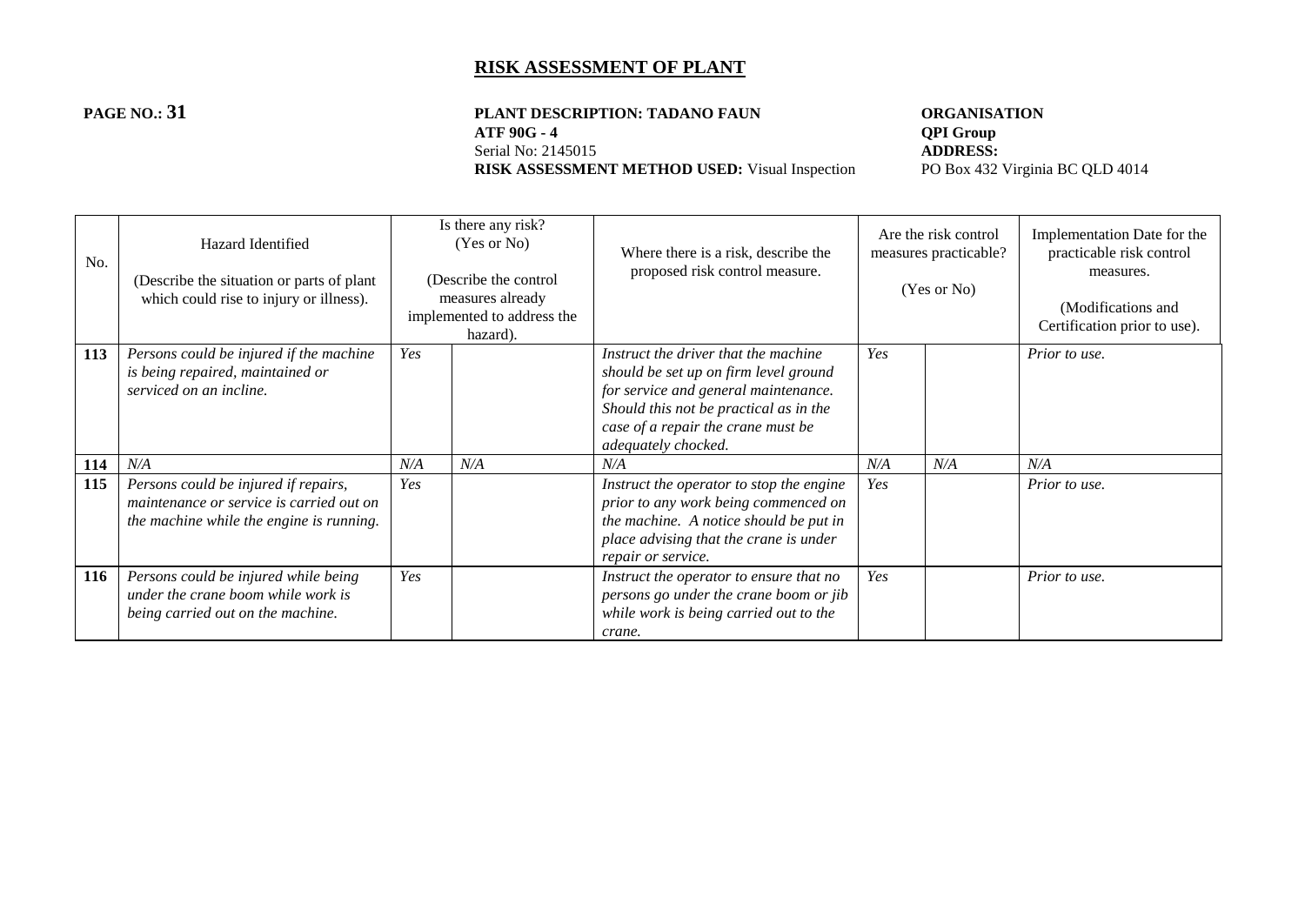#### **PAGE NO.: 32 PLANT DESCRIPTION: TADANO FAUN ORGANISATION**<br>ATF 90G - 4 **QPI Group ATF 90G - 4 QPI Group**<br>Serial No: 2145015 **ADDRESS:** Serial No: 2145015<br> **RISK ASSESSMENT METHOD USED:** Visual Inspection<br>
PO Box 432 Virginia BC QLD 4014 **RISK ASSESSMENT METHOD USED:** Visual Inspection

| No. | Hazard Identified<br>(Describe the situation or parts of plant)<br>which could rise to injury or illness).                      |     | Is there any risk?<br>(Yes or No)<br>(Describe the control<br>measures already<br>implemented to address the<br>hazard). | Where there is a risk, describe the<br>proposed risk control measure.                                                                              |     | Are the risk control<br>measures practicable?<br>(Yes or No) | Implementation Date for the<br>practicable risk control<br>measures.<br>(Modifications and<br>Certification prior to use). |
|-----|---------------------------------------------------------------------------------------------------------------------------------|-----|--------------------------------------------------------------------------------------------------------------------------|----------------------------------------------------------------------------------------------------------------------------------------------------|-----|--------------------------------------------------------------|----------------------------------------------------------------------------------------------------------------------------|
| 117 | N/A                                                                                                                             | N/A | N/A                                                                                                                      | N/A                                                                                                                                                | N/A | N/A                                                          | N/A                                                                                                                        |
| 118 | N/A                                                                                                                             | N/A | N/A                                                                                                                      | N/A                                                                                                                                                | N/A | N/A                                                          | N/A                                                                                                                        |
| 119 | Persons could be injured if wedge type<br>rope fittings separated.                                                              | Yes |                                                                                                                          | Wire rope clips should be installed<br>upon all ropes above wedge type<br>fittings. See manual of installation.                                    | Yes |                                                              | Prior to supply.                                                                                                           |
| 120 | Persons could be injured if the machine<br>becomes unstable due to is supporting<br>surface collapsing or being washed<br>away. | Yes |                                                                                                                          | Instruct the operator to park the<br>machine in a safe location and if there<br>is any doubt to seek advice from his<br>supervisor or an engineer. | Yes |                                                              | Prior to use.                                                                                                              |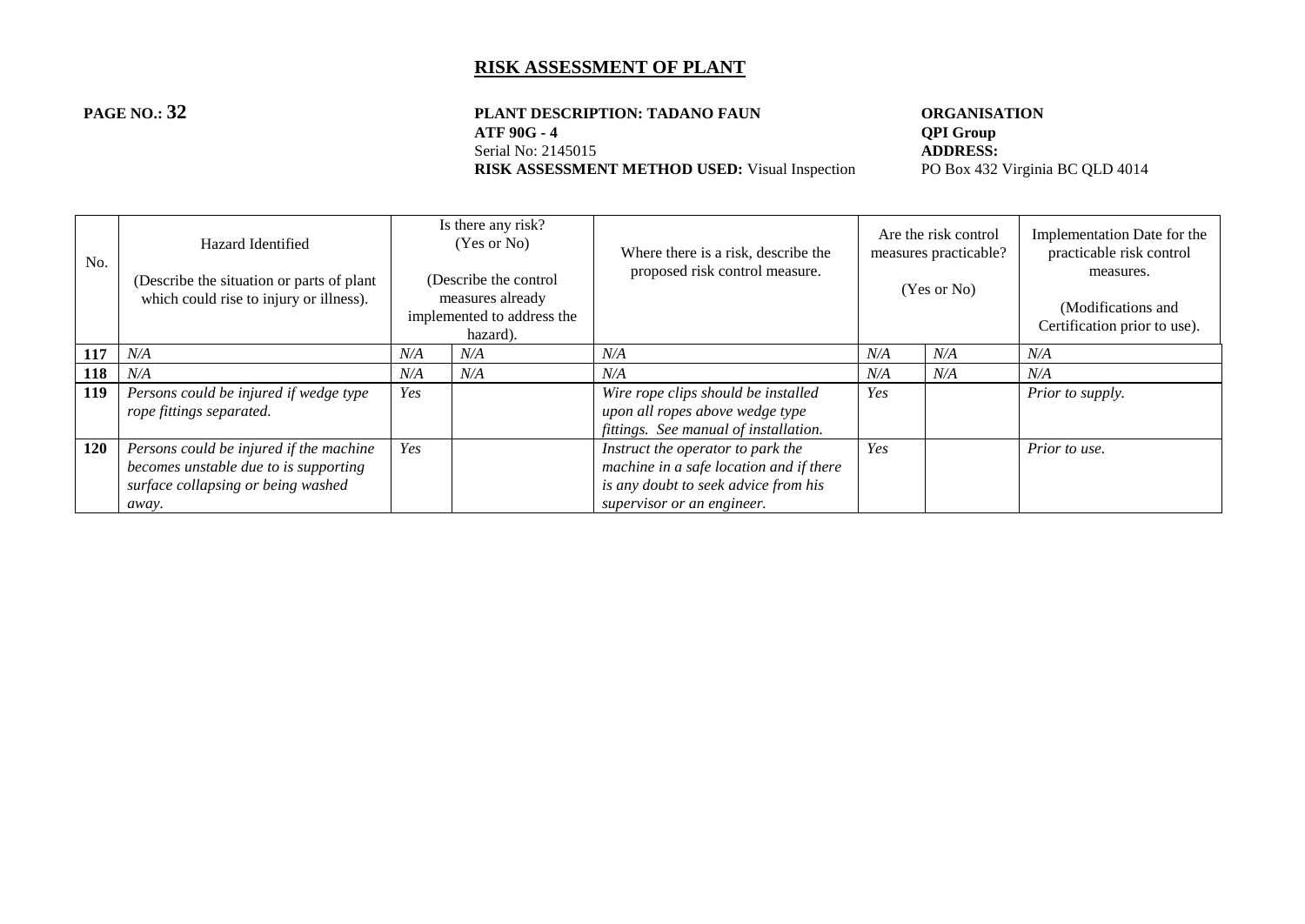#### **PAGE NO.: 33 PLANT DESCRIPTION: TADANO FAUN ORGANISATION**<br>ATF 90G - 4 **QPI Group ATF 90G - 4 QPI Group**<br>Serial No: 2145015 **ADDRESS:** Serial No: 2145015<br> **RISK ASSESSMENT METHOD USED:** Visual Inspection<br>
PO Box 432 Virginia BC QLD 4014 **RISK ASSESSMENT METHOD USED:** Visual Inspection

| No. | Hazard Identified<br>(Describe the situation or parts of plant)<br>which could rise to injury or illness). |     | Is there any risk?<br>(Yes or No)<br>(Describe the control<br>measures already<br>implemented to address the<br>hazard). | Where there is a risk, describe the<br>proposed risk control measure.                                                  |     | Are the risk control<br>measures practicable?<br>(Yes or No) | Implementation Date for the<br>practicable risk control<br>measures.<br>(Modifications and<br>Certification prior to use). |
|-----|------------------------------------------------------------------------------------------------------------|-----|--------------------------------------------------------------------------------------------------------------------------|------------------------------------------------------------------------------------------------------------------------|-----|--------------------------------------------------------------|----------------------------------------------------------------------------------------------------------------------------|
| 121 | Persons could be injured if the safety<br>devices on the crane are not in proper<br>working order.         | Yes |                                                                                                                          | Instruct the operator that prior to<br>operation each day he/she should<br>check all the safety devices.               | Yes |                                                              | Prior to use.                                                                                                              |
| 122 | Persons could be injured if the electrical<br>wiring has been modified.                                    | Yes |                                                                                                                          | Instruct the operator not to modify or<br>permit any other person to modify the<br>electrical wiring within the crane. | Yes |                                                              | Prior to use.                                                                                                              |
| 123 | Persons could be injured if a load was<br>permitted to free fall.                                          | Yes | Means have been<br>provided to lock out<br>"free fall".                                                                  | Instruct the operator that while<br>operating the machine as a mobile<br>crane the use of free fall is prohibited.     | Yes |                                                              | Prior to use.<br>Prior<br>to supply.                                                                                       |
| 124 | Persons could be injured if a rope failed<br><i>due to wear.</i>                                           | Yes |                                                                                                                          | Instruct the operator to inspect all wire<br>ropes on the machine on a daily basis.                                    | Yes |                                                              | Prior to use.                                                                                                              |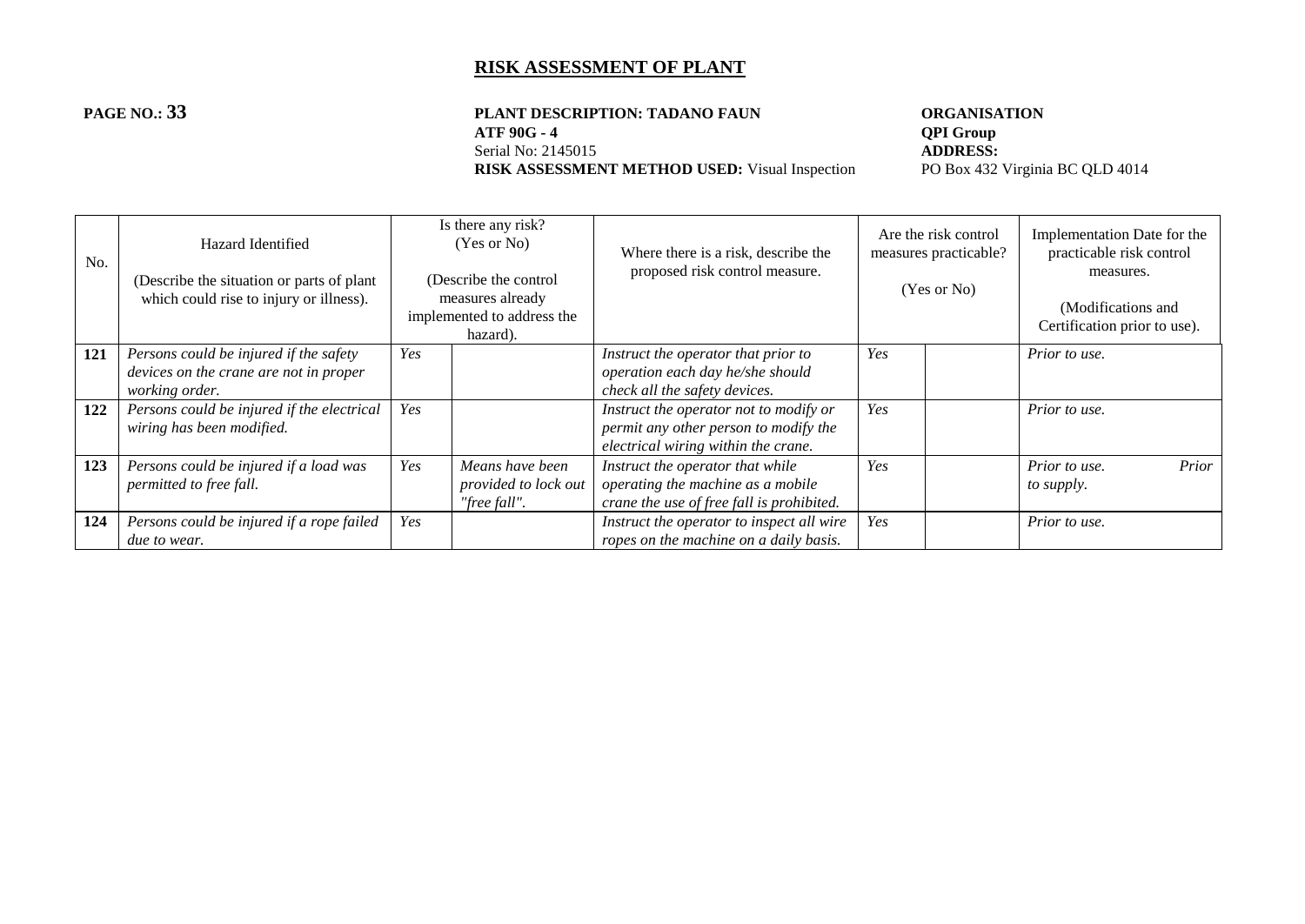#### **PAGE NO.: 34 PLANT DESCRIPTION: TADANO FAUN ORGANISATION**<br>ATF 90G - 4 **QPI Group ATF 90G - 4 QPI Group**<br>Serial No: 2145015 **ADDRESS:** Serial No: 2145015<br> **RISK ASSESSMENT METHOD USED:** Visual Inspection<br>
PO Box 432 Virginia BC QLD 4014 **RISK ASSESSMENT METHOD USED:** Visual Inspection

| No. | Hazard Identified<br>(Describe the situation or parts of plant)<br>which could rise to injury or illness). |     | Is there any risk?<br>(Yes or No)<br>(Describe the control<br>measures already<br>implemented to address the<br>hazard). | Where there is a risk, describe the<br>proposed risk control measure.                                                                                                                                                                                                                                                      | Are the risk control<br>measures practicable?<br>(Yes or No) |  | Implementation Date for the<br>practicable risk control<br>measures.<br>(Modifications and<br>Certification prior to use). |
|-----|------------------------------------------------------------------------------------------------------------|-----|--------------------------------------------------------------------------------------------------------------------------|----------------------------------------------------------------------------------------------------------------------------------------------------------------------------------------------------------------------------------------------------------------------------------------------------------------------------|--------------------------------------------------------------|--|----------------------------------------------------------------------------------------------------------------------------|
| 125 | Persons could be injured if the operator                                                                   | Yes |                                                                                                                          | Instruct the operator to apply the slew                                                                                                                                                                                                                                                                                    | Yes                                                          |  | Prior to use.                                                                                                              |
|     | fails to apply the slew brakes if the<br>engine stalls during operation.                                   |     |                                                                                                                          | brake if the engine fails during<br><i>operation.</i>                                                                                                                                                                                                                                                                      |                                                              |  |                                                                                                                            |
| 126 | Persons could be injured if the<br>instrument readings in the cabin are not<br>correct.                    | Yes |                                                                                                                          | All load and indicator devices must<br>have frequent inspections testing and<br>calibration by a competent person at<br>frequent intervals not exceeding twelve<br>months apart. Records must be kept in<br>the crane. Instruct the operator to<br>immediately request confirmation of<br>accuracy should any doubt arise. | Yes                                                          |  | Prior to supply. Prior to<br>use.                                                                                          |
| 127 | Persons could be injured if additional<br>counterweights are added to the<br>machine.                      | Yes |                                                                                                                          | Instruct the operator not to operate the<br>machine if counterweight in excess of<br>the crane maker's specifications has<br>been added to the rear of the machine.                                                                                                                                                        | Yes                                                          |  | Prior to use.                                                                                                              |
| 128 | Persons could be injured if sudden<br>applications are made to the control.                                | Yes |                                                                                                                          | Instruct the operator not to apply the<br>controls in a sudden or uncontrollable<br><i>manner.</i>                                                                                                                                                                                                                         | Yes                                                          |  | Prior to use.                                                                                                              |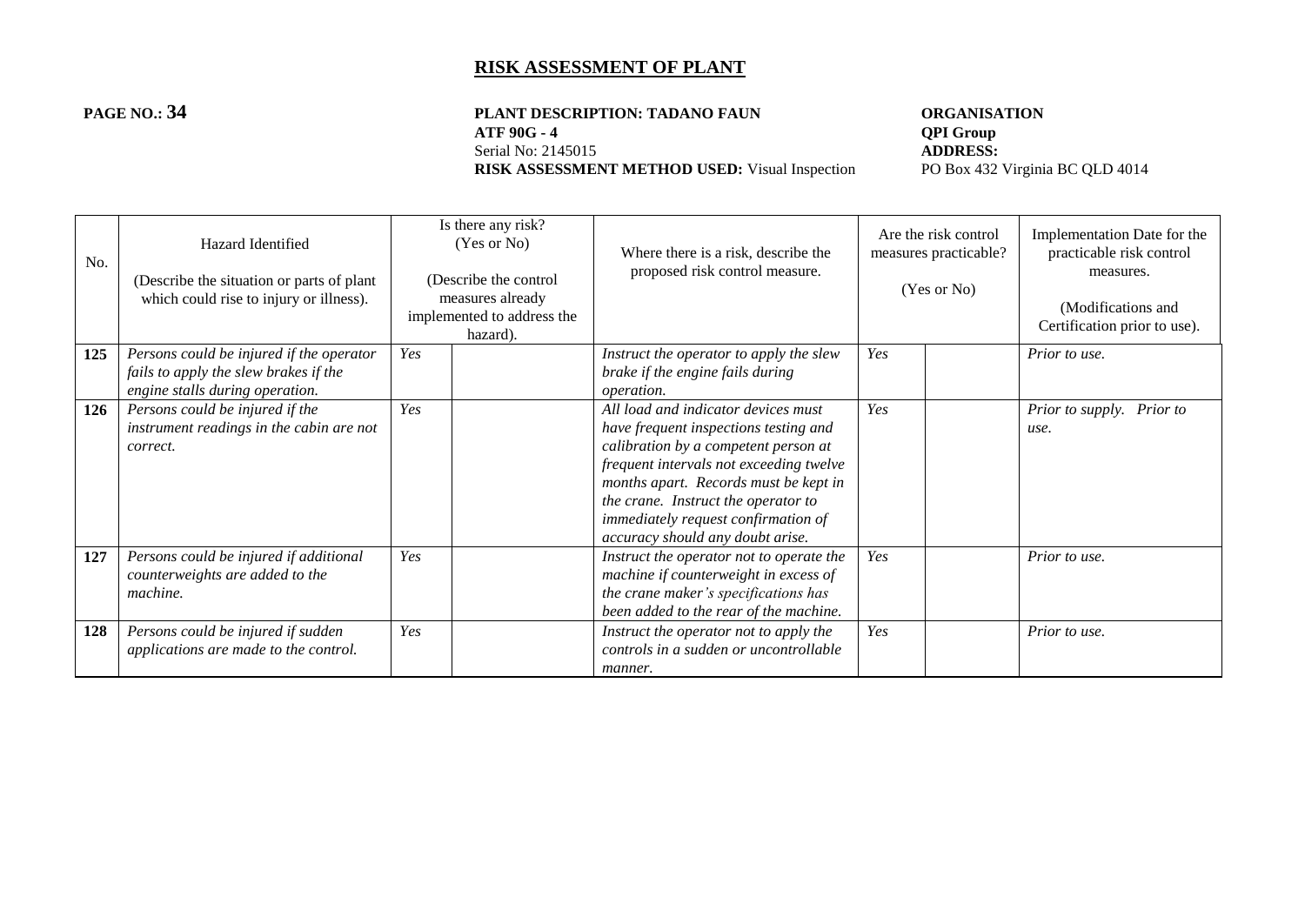# **PAGE NO.: 35 PLANT DESCRIPTION: TADANO FAUN ORGANISATION**<br>ATF 90G - 4 **QPI Group**

**RISK ASSESSMENT METHOD USED:** Visual Inspection

**ATF 90G - 4 QPI Group**<br>Serial No: 2145015 **ADDRESS:** Serial No: 2145015<br> **RISK ASSESSMENT METHOD USED:** Visual Inspection<br>
PO Box 432 Virginia BC QLD 4014

| No. | Hazard Identified<br>(Describe the situation or parts of plant)<br>which could rise to injury or illness).    |     | Is there any risk?<br>(Yes or No)<br>(Describe the control<br>measures already<br>implemented to address the<br>hazard). | Where there is a risk, describe the<br>proposed risk control measure.                                                                                                                       |     | Are the risk control<br>measures practicable?<br>(Yes or No) | Implementation Date for the<br>practicable risk control<br>measures.<br>(Modifications and<br>Certification prior to use). |
|-----|---------------------------------------------------------------------------------------------------------------|-----|--------------------------------------------------------------------------------------------------------------------------|---------------------------------------------------------------------------------------------------------------------------------------------------------------------------------------------|-----|--------------------------------------------------------------|----------------------------------------------------------------------------------------------------------------------------|
| 129 | N/A                                                                                                           | N/A | N/A                                                                                                                      | N/A                                                                                                                                                                                         | N/A | N/A                                                          | N/A                                                                                                                        |
| 130 | Persons could be injured if the slew<br>brake is not applied to the machine<br>while it is being transported. | Yes |                                                                                                                          | Instruct the operator to apply the slew<br>brake before the machine is<br>transported on a float, trailer or truck.                                                                         | Yes |                                                              | Prior to use.                                                                                                              |
| 131 | Persons could be injured if the load<br>meter becomes inaccurate due to a worn<br>rope.                       | Yes |                                                                                                                          | Instruct the operator to inspect the<br>hoist rope and when they are worn in<br>excess of 7% of the original diameter<br>the matter to receive attention.                                   | Yes |                                                              | Prior to use.                                                                                                              |
| 132 | Persons could be injured if unauthorised<br>heat is applied to the crane boom.                                | Yes |                                                                                                                          | Instruct the operator to ensure that any<br>damage to the crane boom or jib must<br>be reported forthwith. Only repairs<br>carried out that are supervised by an<br>engineer are permitted. | Yes |                                                              | Prior to use.                                                                                                              |